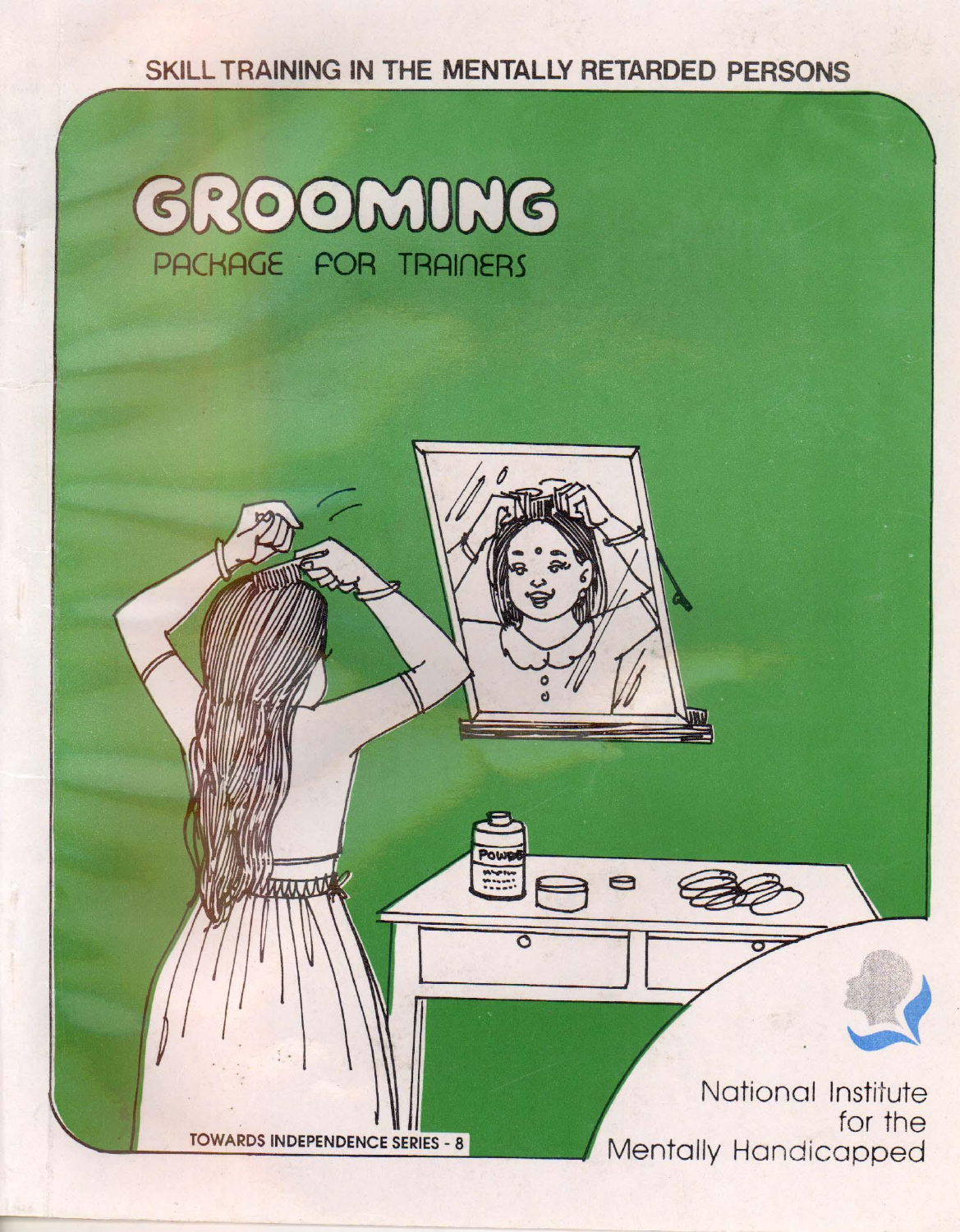Towards Independence Series - 8

## SKILL TRAINING IN THE MENTALLY RETARDED PERSONS

A PACKAGE FOR TRAINERS

# GROOMING

(Funded by UNICEF)

# National Institute for the Mentally Handicapped

(Ministry of Welfare, Govt. of India)

Manovikas Nagar, Bowenpally, Secunderabad 500 011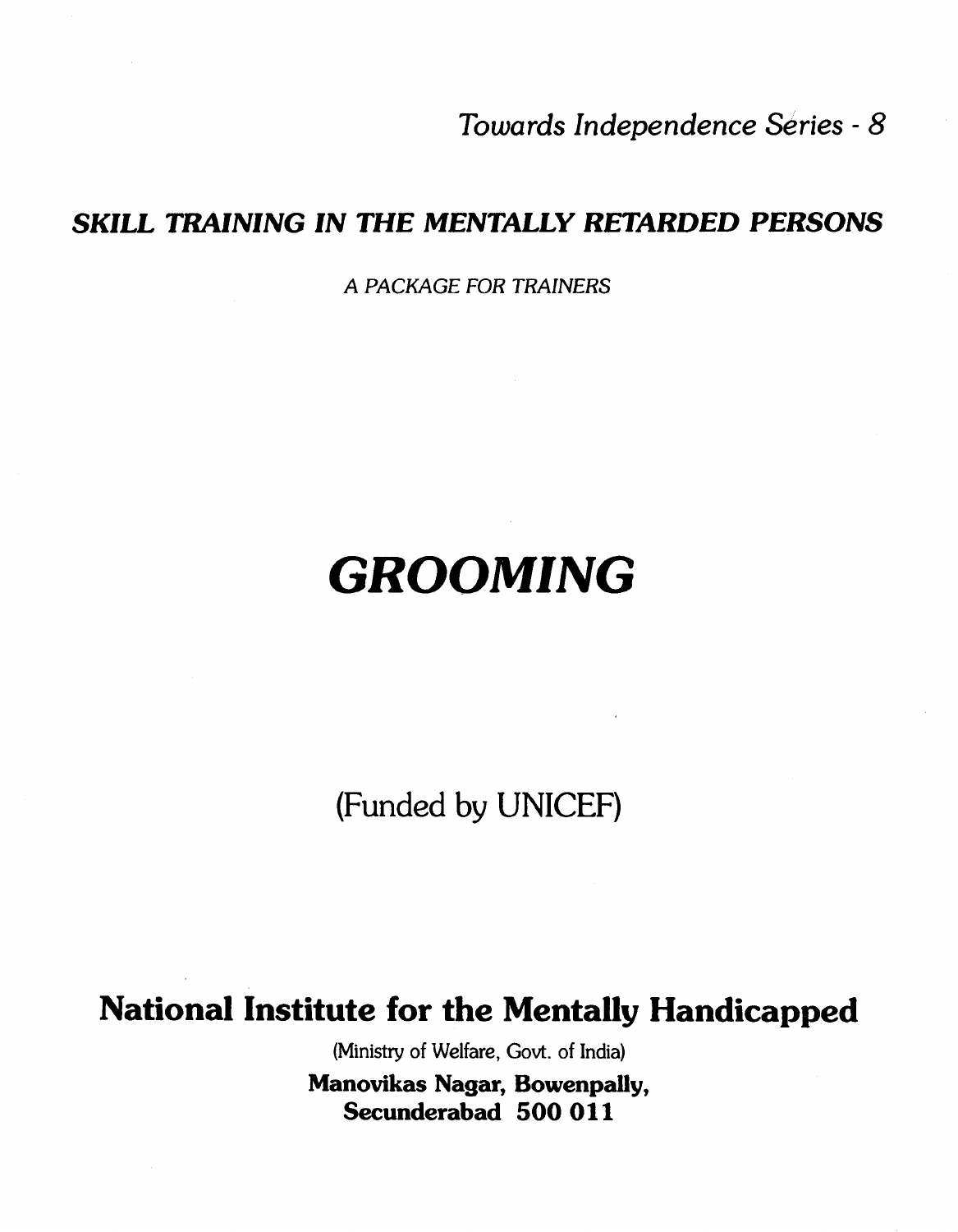Copyright © National Institute for the Mentally Handicapped, 1990 All rights reserved.

#### Contributors:

M.S. (Sp. Ed.) Ph. D., D.S.Ed. Project Coordinator Research Officer

Jayanthi Narayan **A.T. Thressia Kutty**<br>M.S. (Sp. Ed.) Ph. D., D.S.Ed. M.A., B.Ed., D.S.Ed.

### Other titles in the series:

- \* Gross Motor Skills
- \* Fine Motor Skills
- \* Eating Skills
- \* Toilet Training
- \* Tooth Brushing
- \*. Bathing
- \* Dressing
- \* Social Skills

Artist : K. Nageswar Rao Printed by : G A Graphics Hyderabad - 4 Ph: 36394 & 226681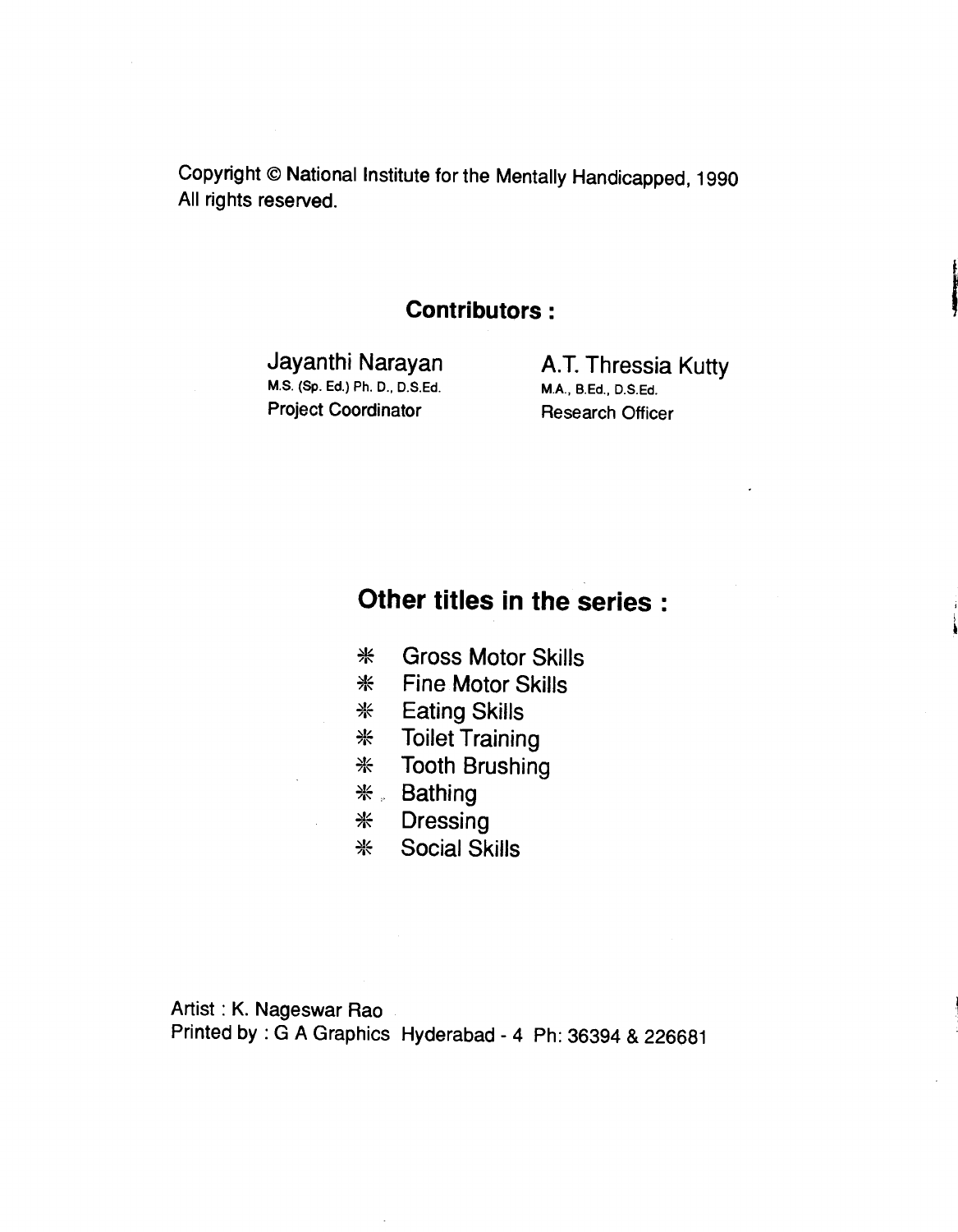## ABOUT THE BOOKLET ...........

This book is one among the series of books developed for the benefit of the parents and trainers of the mentally retarded and developmentally delayed children. The activities in which these children are to 'be trained for independent living are very many. Among them, feeding, toiletting, brushing, grooming, bathing, dressing, gross and fine motor activities and socialization are some of the basic and important skills. This series of books provide in a step by step manner, procedures for finding out the delay or deficit in the child and the steps in training them. Simple language is used with appropriate illustrations so that parents and other trainers can easily follow the steps. It should be remembered that the activities listed are some of the basic ones. Common sense and imagination of the trainers will be of great assistance in enhancing the skill in the child. We hope that the trainers find these booklets useful to them.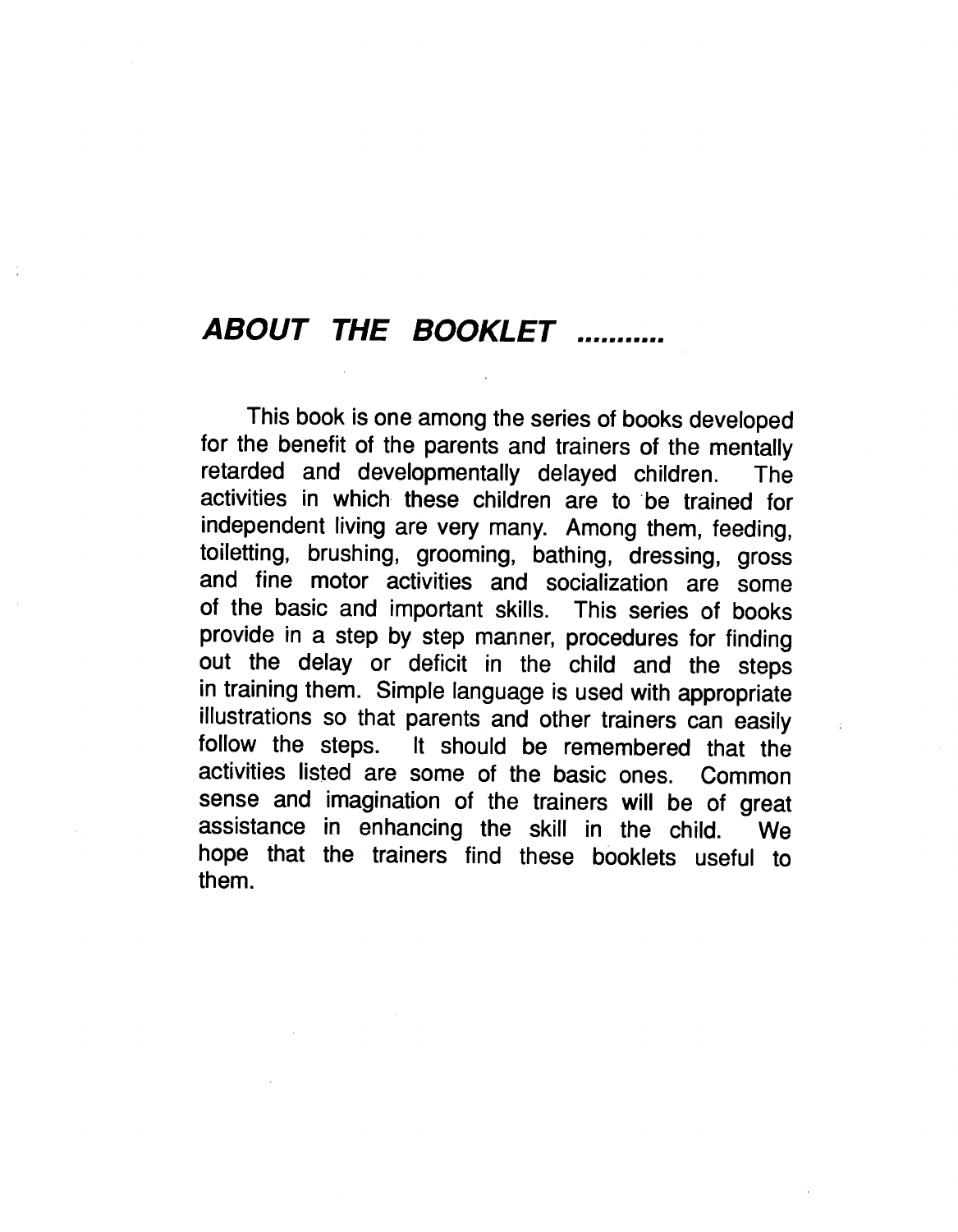# ACKNOWLEDGEMENTS

The project team expresses sincere thanks to UNICEF for funding this project. The advice and guidance provided by the foltowing project advisorycommittee members penodically during the course of the project is gratefully acknowledged.

#### Project Advisory Committee **institute members**

Dr. V. Kumaraiah Dr. D.K. Menon<br>Associate Professor (CL Psv) Director Associate Professor (Cl. Psy) NIMHANS, Bangalore

Ms. V. Vimala, The Controller Controller Dr. T. Madhavan Vice Principal **Asst.** Prof. of Psychiatry Balavihar Training School **Madras** 

Prof. K.C. Panda, Mr. T.A. Subba Rao Principal<br>
Principal College of Education<br>
Beginnal College of Education<br>
& Audiology Regional College of Education **Bhubaneswar** 

Dr. N.K. Jangira<br>
Professor (Special Education) Lect. in Cl. Psychology Professor (Special Education) NCERT, New Delhi

Ms. Girija Devi Asst. Communication Devt. Officer UNICEF, Hyderabad

The guidance and suggestions of Dr. D.K. Menon, Director, NIMH are especially acknowledged with special reference. The efficient secretarial assistance in typing out the drafts throughout the project by Sri A. Venkateswara Rao requires a special<br>mention and grateful acknowledgement. The administrative support by mention and grateful acknowledgement. Sri T. Pitchaiah, Sri V. Ram Mohan Rao and Mr. K.S.R.C. Murthy are sincerely appreciated. Last, but not the least, we are grateful to the parents of the mentally retarded children who cooperated with us for the field trial of the skill training packages and for having given suggestions for modification which are suitably incorporated.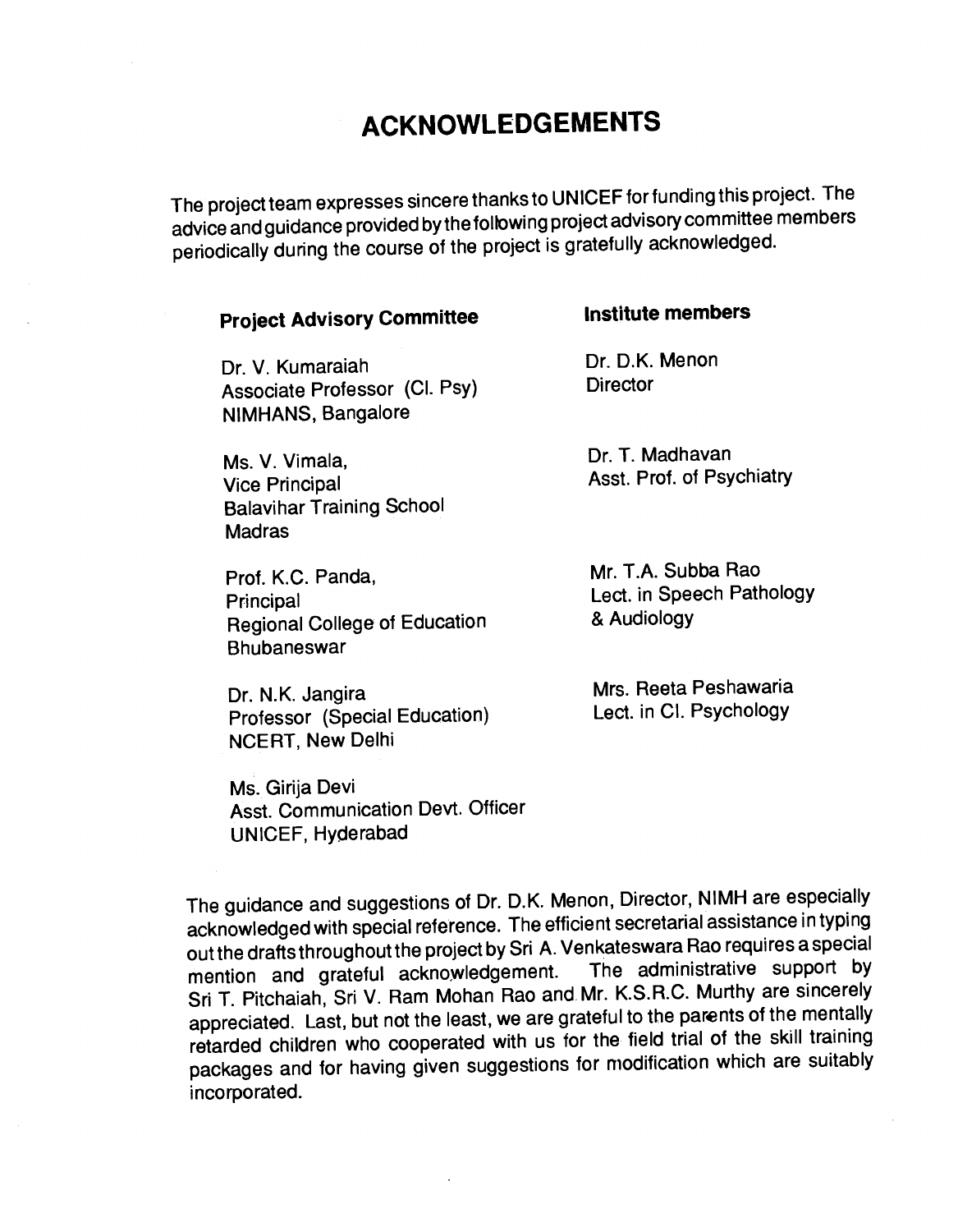# CONTENTS PAGE [Introduction](#page-6-0) and the control of the control of the control of the control of the control of the control of the control of the control of the control of the control of the control of the control of the control of the contro [Combing hair](#page-7-0) the combing hair the combing hair the combine of the combine of the combine of the combine of the combine of the combine of the combine of the combine of the combine of the combine of the combine of the combin [Clipping nails](#page-11-0) **6** and 10 million of the contract of the contract of the contract of the contract of the contract of the contract of the contract of the contract of the contract of the contract of the contract of the contr [Cleanliness of nose](#page-14-0) and the set of the set of the set of the set of the set of the set of the set of the set of the set of the set of the set of the set of the set of the set of the set of the set of the set of the set of [Using cosmetics](#page-17-0) and the cosmetics of the cosmetics of the cosmetic state of the cosmetic state of the cosmetic [Menstrual hygiene](#page-24-0) and many control of the 19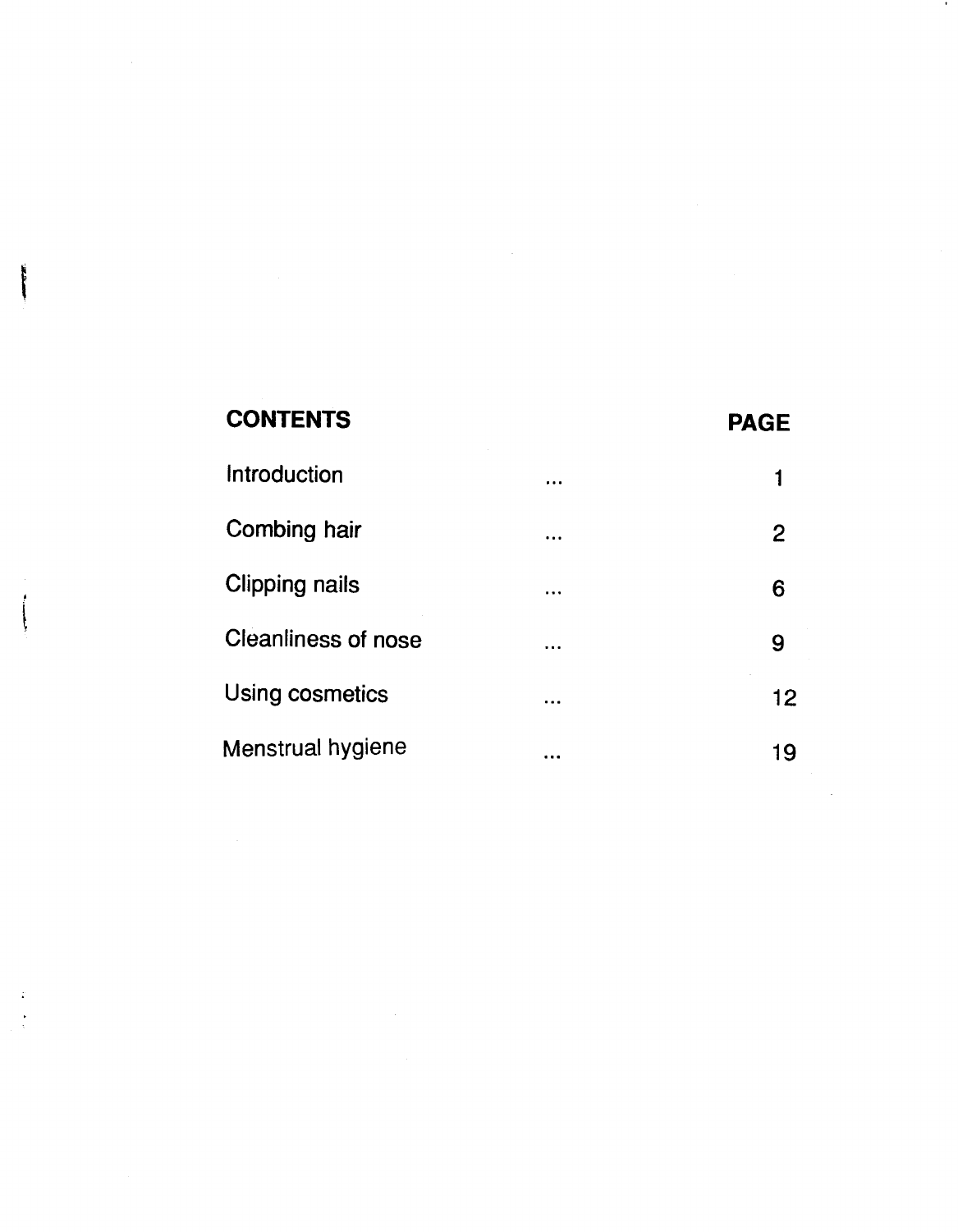## **INTRODUCTION**

<span id="page-6-0"></span>A well groomed person is accepted better in a group. Grooming skills are necessary not only for social acceptance but also for leading a healthy life. Taking care of one's own hair, nails and nose are some of the grooming skills. To keep self neat and odourless and presentable, the skills of using cosmetics is necessary.

Maintaining a well groomed appearance is an art in itself. Normal children as they grow up, learn these skills from their parents, elder brothers, sisters and friends. Special training is not necessary. But in the case of mentally retarded children these skills are to be taught in a systematic way. Otherwise they will continue to depend on others to keep themselves clean and well groomed. By creating an awareness of grooming among the retarded children, they can be made to look as good as others.

This booklet contains the method of training to take care of one's own hair, nails, nose, use of cosmetics and menstrual hygiene. Please notethat menstrual hygiene is included in this booklet though it is not precisely grooming. It is one of the essential self care skills to be taught for girls over 12 years and the training steps are explained in this booklet.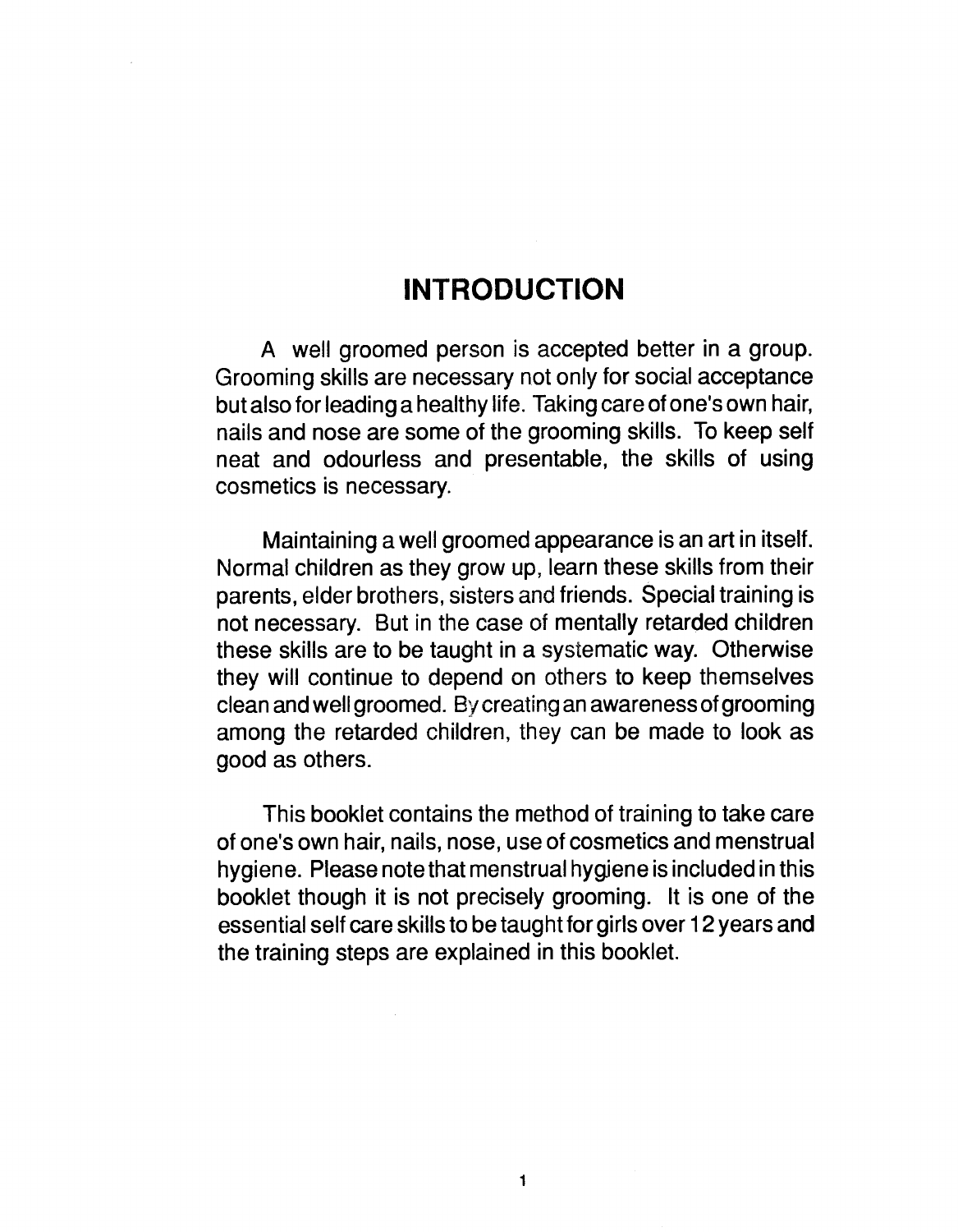<span id="page-7-0"></span>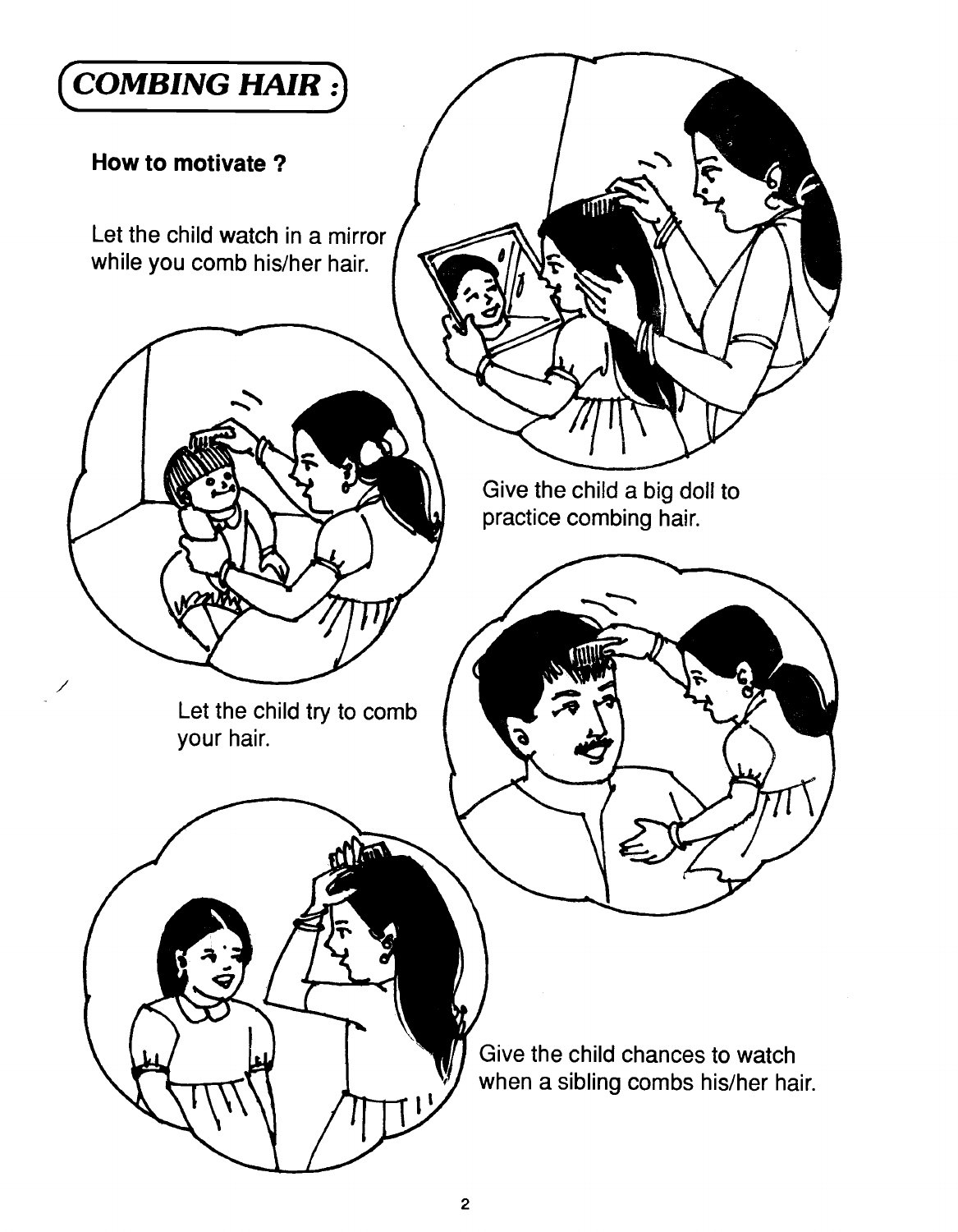# Before starting training

- Select appropriate comb.
- Check whether the child has proper finger coordination to hold the comb. If needed activities may be given for proper holding of the comb.
- Practice proper arm movements to lift hand and to comb hair from scalp to tip of hair.



Depending on the age and interest of the child, introduce tying/stringing flowers to wear on hair. This helps the child to learn to fix the flowers by the hairpin, Initially, let her fix it on your hair, later on her own hair by herself.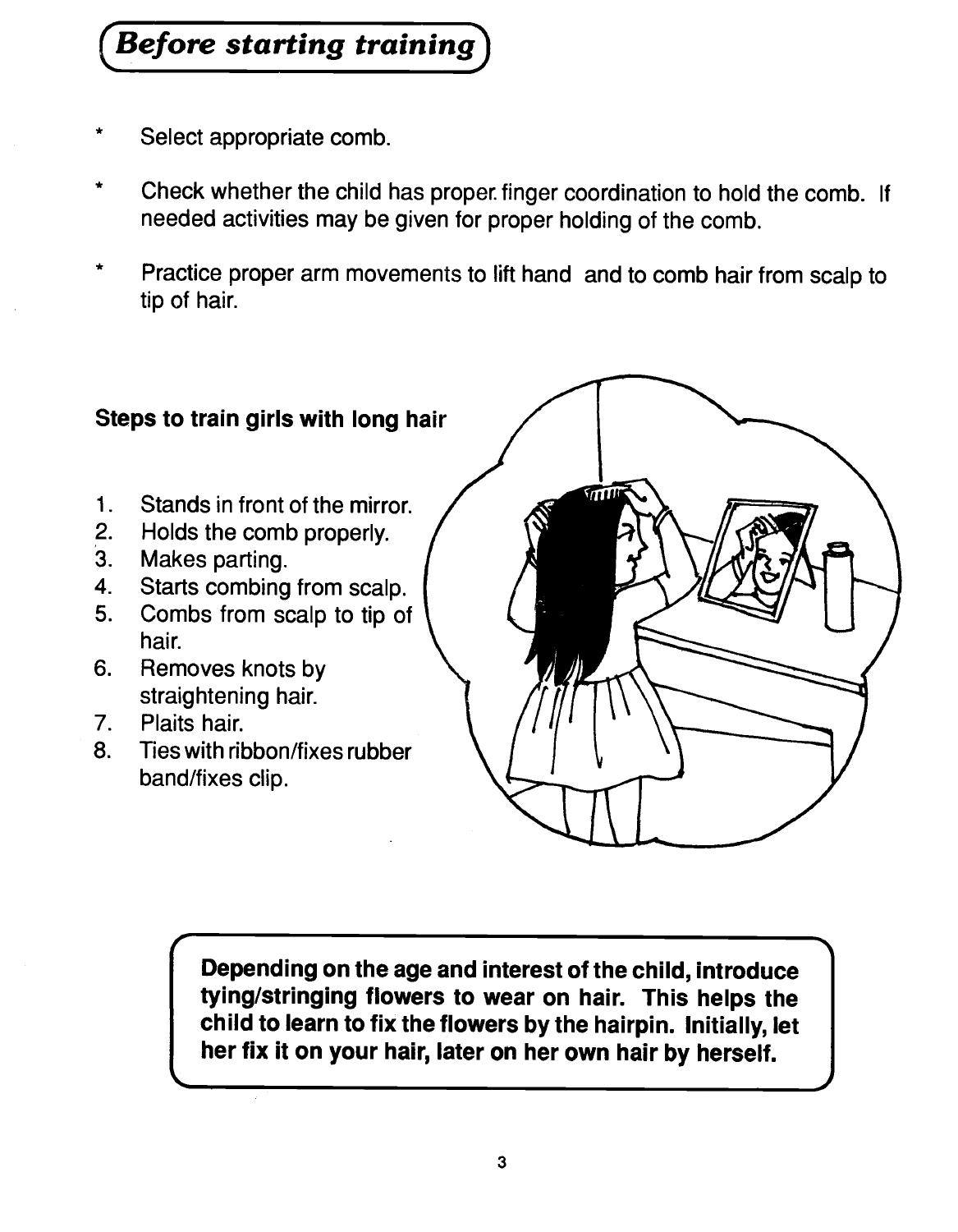# Combing short hair

 $\blacksquare$ 

- 1. By asking him to look at the hair in a mirror make the child understand the need to comb.
- 2. Give him an appropriate comb. Let him hold it properly.
- 3. Let him stand in front of the mirror. Stand behind him and physically guide him to comb the hair upward from the forehead.
- 4. To make parting, hold his hand and comb the hair backwards from the forehead. Make the parting in the middle/left by combing both the sides. Tell him to comb at the back also.

Short hair can be easily maintained. Keeping the hair short would help the mentally retarded children to take care of their hair by themselves.

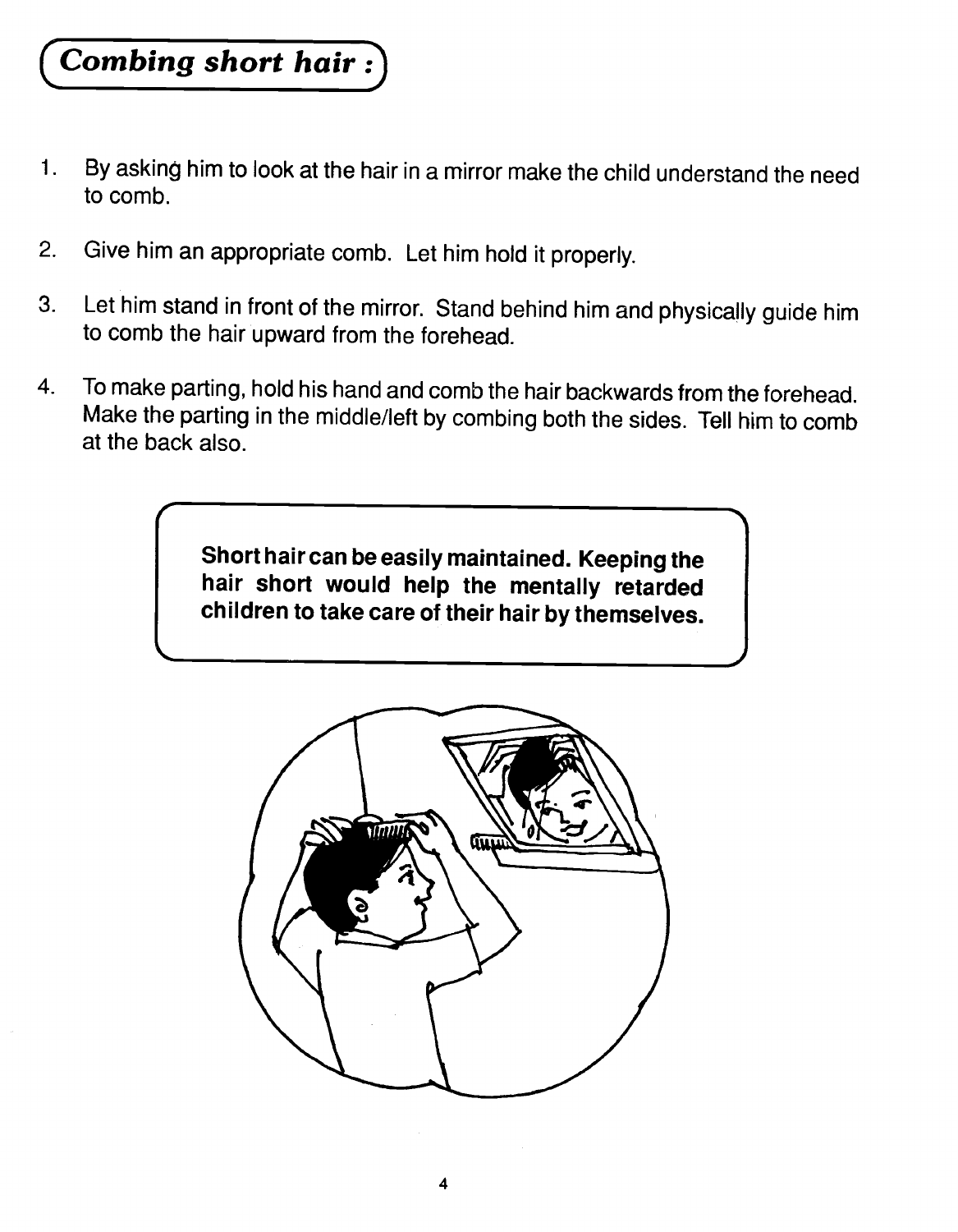# Braiding long hair :

- Tie ribbons/tapes of three  $1.$ colours on a windowsill or similar place.
- 2. Show her braiding using the three tapes so that the colour gives her clues on which comes after what. When she gains coordination give 3 coloured wool or thick thread and repeat the exercise.
- 3. When she is able to braid with this material give same colour wool/thread. Let her make the three parts and braid.
- 4. Allow her to braid for  $f$ someone/on a doll.
- 5. Let her comb for herself in the front looking in the mirror. You braid upto half for her and give it to her in the front so that she can finish braiding the rest for her hair.



Slowly as she gains expertise allow her to braid from the beginning. Help her when the hair gets entangled.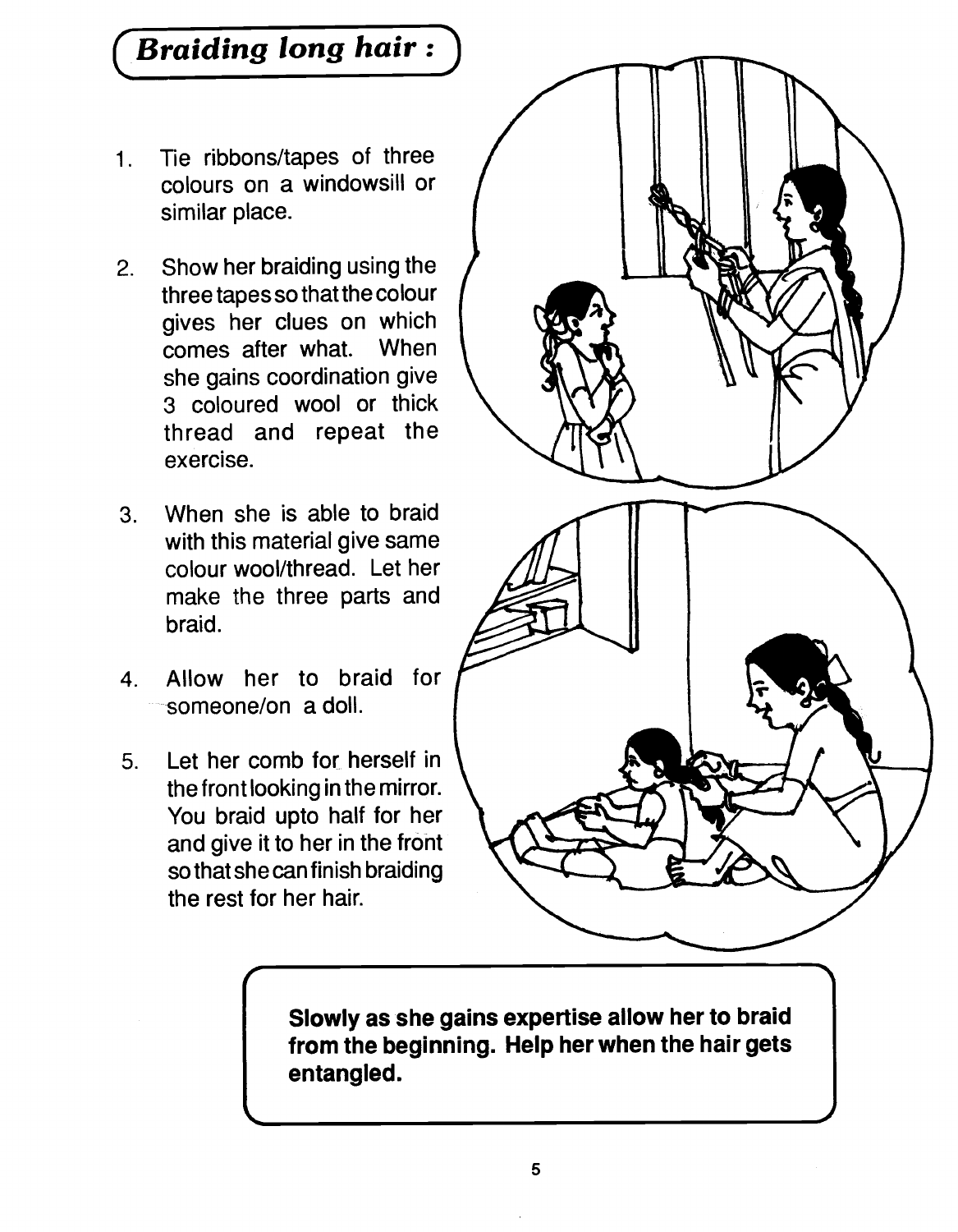<span id="page-11-0"></span>**CLIPPING NAILS** 

Assure whether the child has the sense of safety and necessary eye hand coordination to use nail clipper for clipping nails.

# Explain the need for clipping nails

The dirt will not collect inside the nails, if kept neatly clipped.





Cleanliness of fingers is important to keep good health.

There are chances of getting hurt if it is not cut and maintained well.

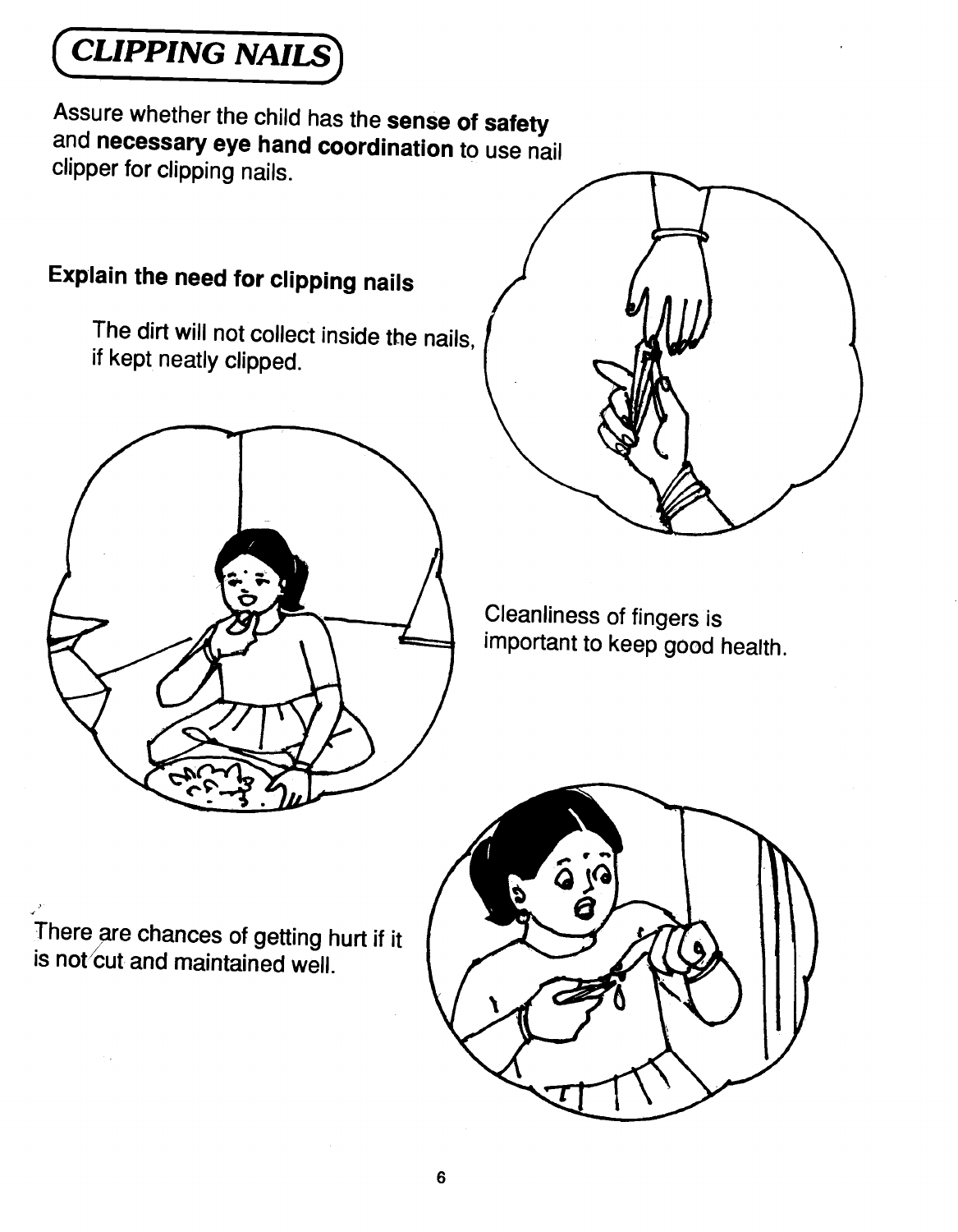Steps to teach

- 1. Let the child watch when you cut the nails using a nail clipper. Tell him that if it is not used properly it hurts, bleeds and is painful.
- 2. Let the child watch when his peers use a nail clipper.



When you cut nails for him, let him show the fingers appropriately. Sensitize him on how to fold/keepapart the other fingers and to hold the finger appropriately for cutting nail. Make use of this opportunity to teach him the names of the fingers, if he has not already learnt. Rhymes like "Where is thumbkin..." will be appropriate here.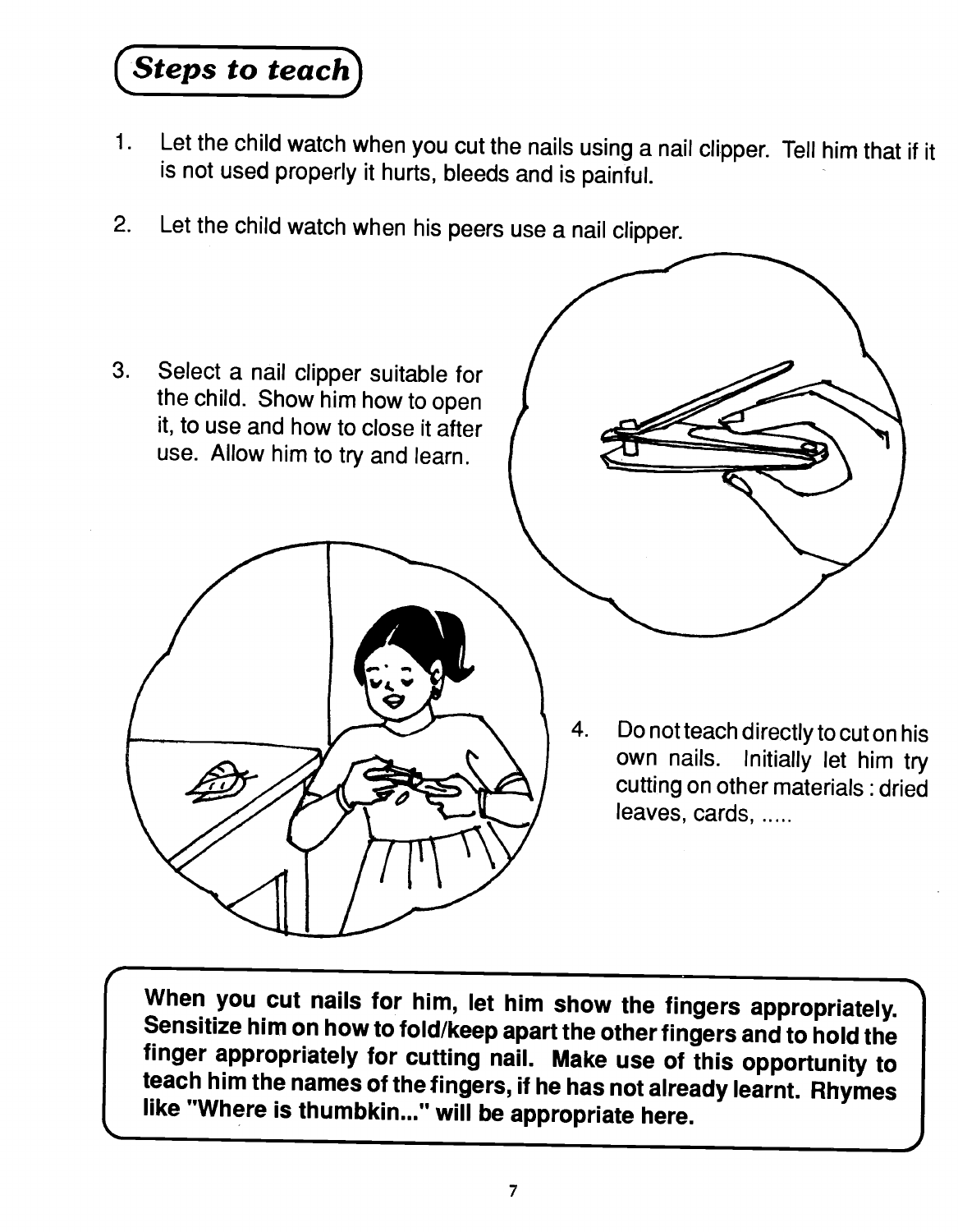5. When he/she starts to cut his/ her own nails, help him/her to hold and to place the nail cutter at the nail before pressing. Start with cutting thumb nail.



7. Have a paper spread on the lap while cutting so that cut pieces can be collected in it to be thrown.





6. Physically assist to press.



8. After he/she learns to use the clipper with the right hand/ preferred hand train the child to clip with the other hand.

Tell not to bite i<br>scissors, blade Praise him for keeping his nails neat. Tell not to bite nails. Avoid using scissors, blade, knife for cutting nails.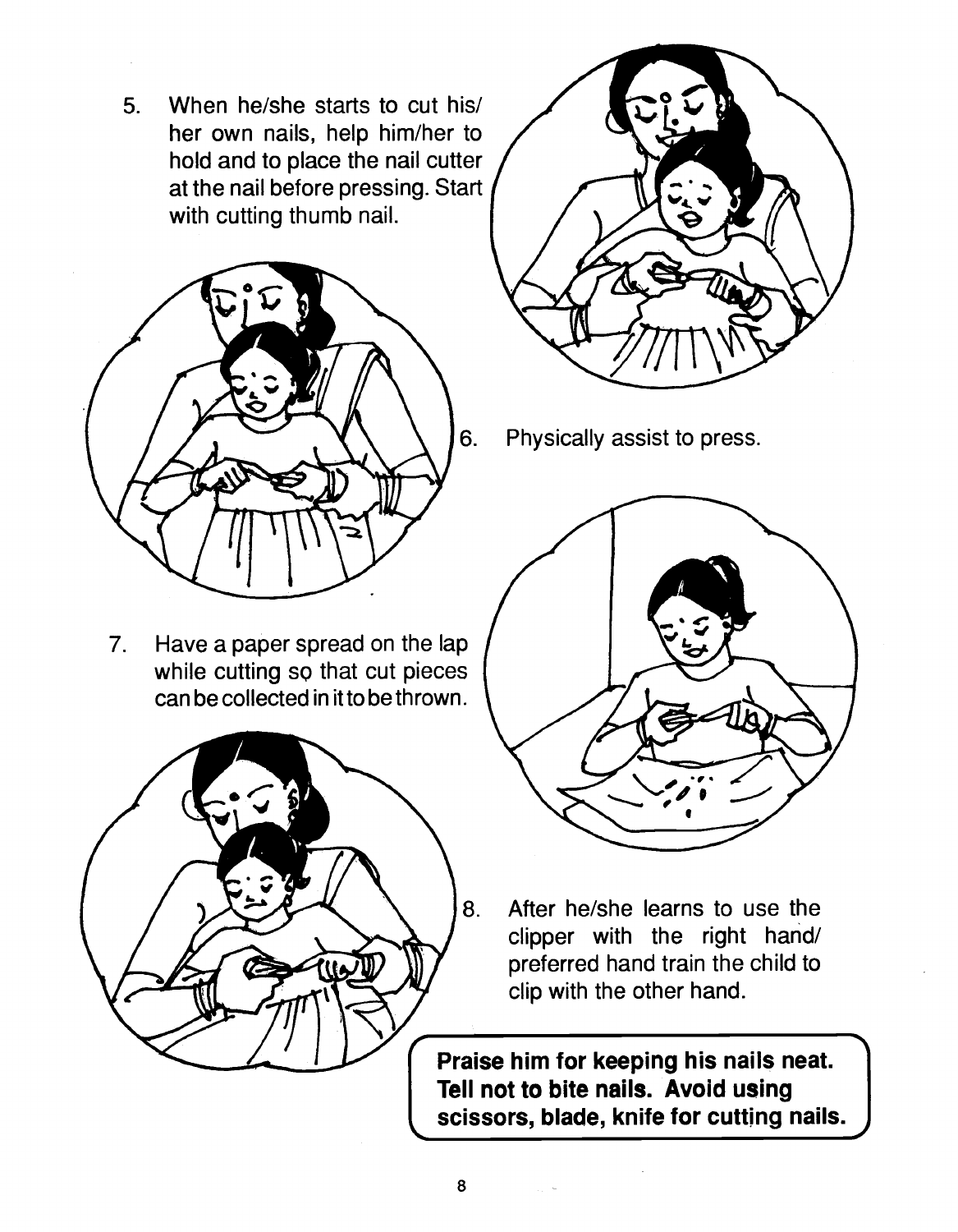# <span id="page-14-0"></span>CLEANLINESS OF NOSE

#### How to train?

Train the child to blow nose,  $1.$ when he has running nose. Take him towards the mirror and make him stand in front of the mirror. Show his running nose and make him understand the need to blow nose.

> 2. Demonstrate and guide him to hold the hanky in the left hand and keep it over the nose.

怎

3. To blow nose, tell him to say "Hmm" forcefully with lips closed. Hold his lips with your fingers if he cannot do it initially and make him say "Hm".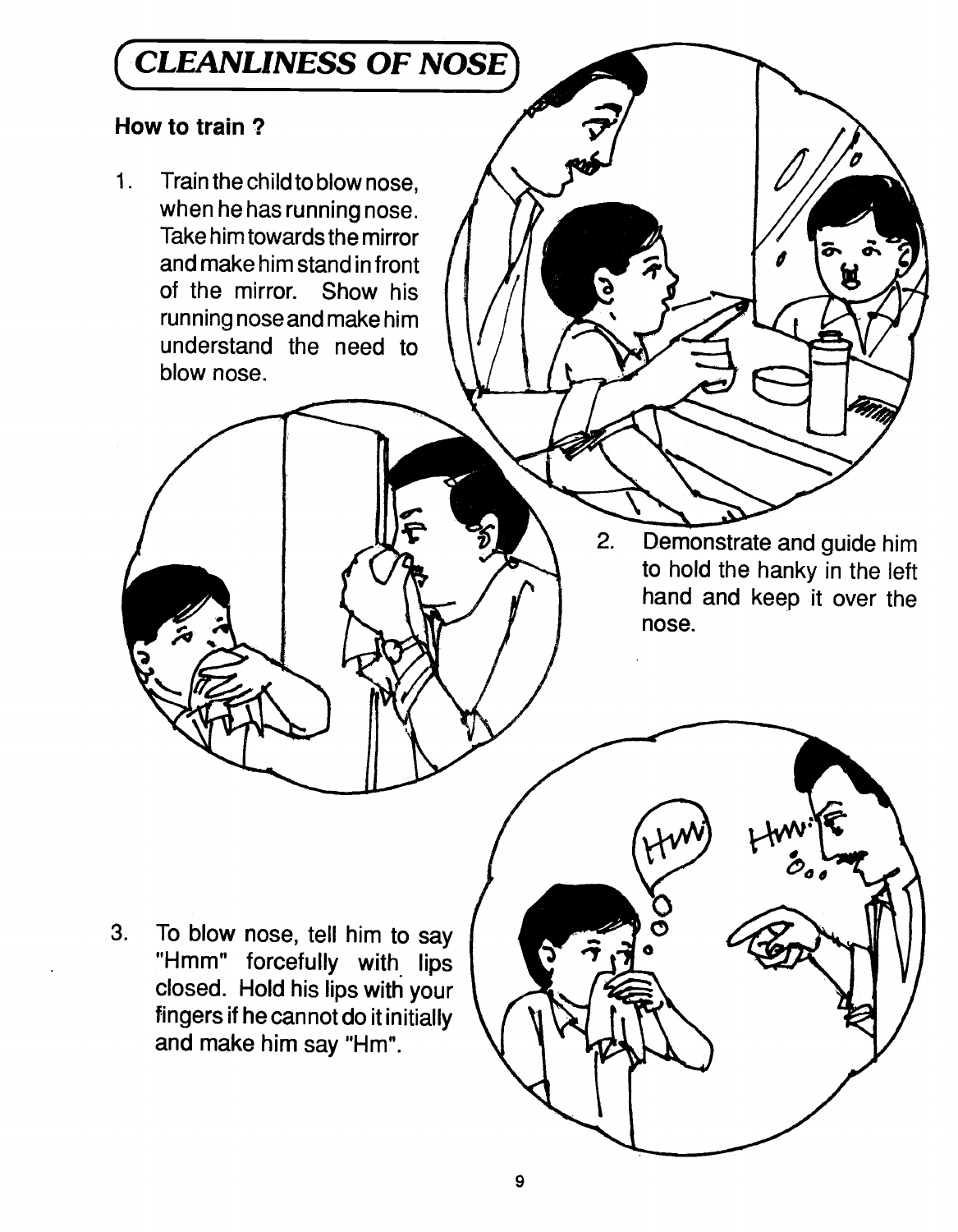4. If the child uses tissue paper to blow nose, train him how to use and put it in the dust bin.





- 5. While washing face and while bathing let him thoroughly blow the nose with the thumb and index finger of preferred hand above the nose. When the discharge is out of the nose, let him wash around the nose thoroughly. Provide a mirror if possible. Point to him as to how easy it is to breathe when the nose is cleaned. Let him wipe the face after washing.
- 6. Develop the habit of keeping a handkerchief especially when he has cold. While going on outings, let him have the habit of keeping a handkerchief.
- 7. When the child has a running nose, remind him to blow his nose using the hanky and to keep his nose clean.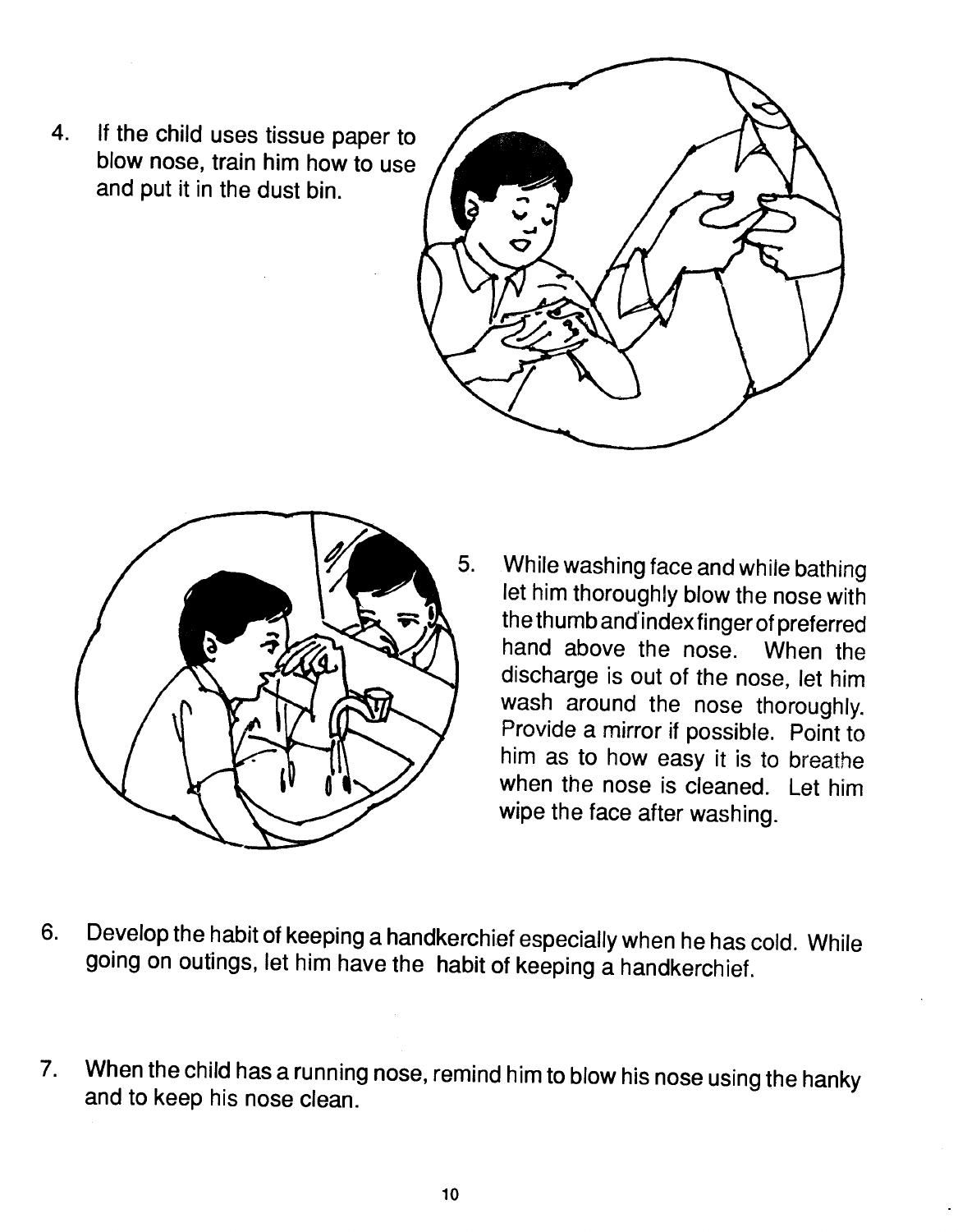# Demonstrate other purposes of hanky.

To wipe after washing hands.





The hanky is used to wipe when one sweats.

- Depending on the age and ability level of the child, train him to take care of his hanky.
- Train him to wash, dry, fold and keep in proper place.



J

properly after b<br>follow while blo If needed train him to blow nose outside, clean the hand and nose properly after blowing nose. Explain the good manners, one has to follow while blowing the nose in the presence of others.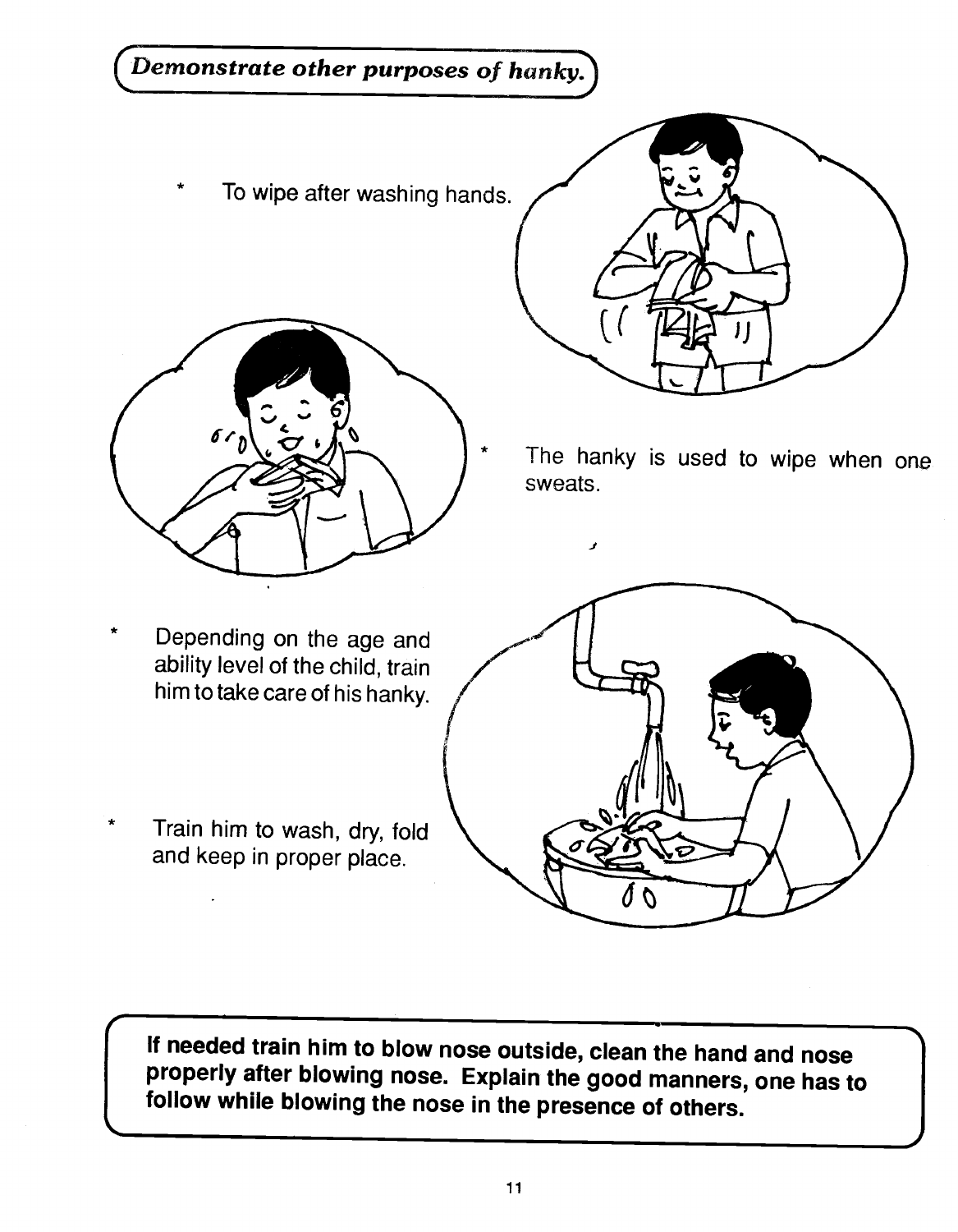# <span id="page-17-0"></span>USING COSMETICS AND ORNAMENTS



Identify and name the cosmetics and ornaments generally used by children.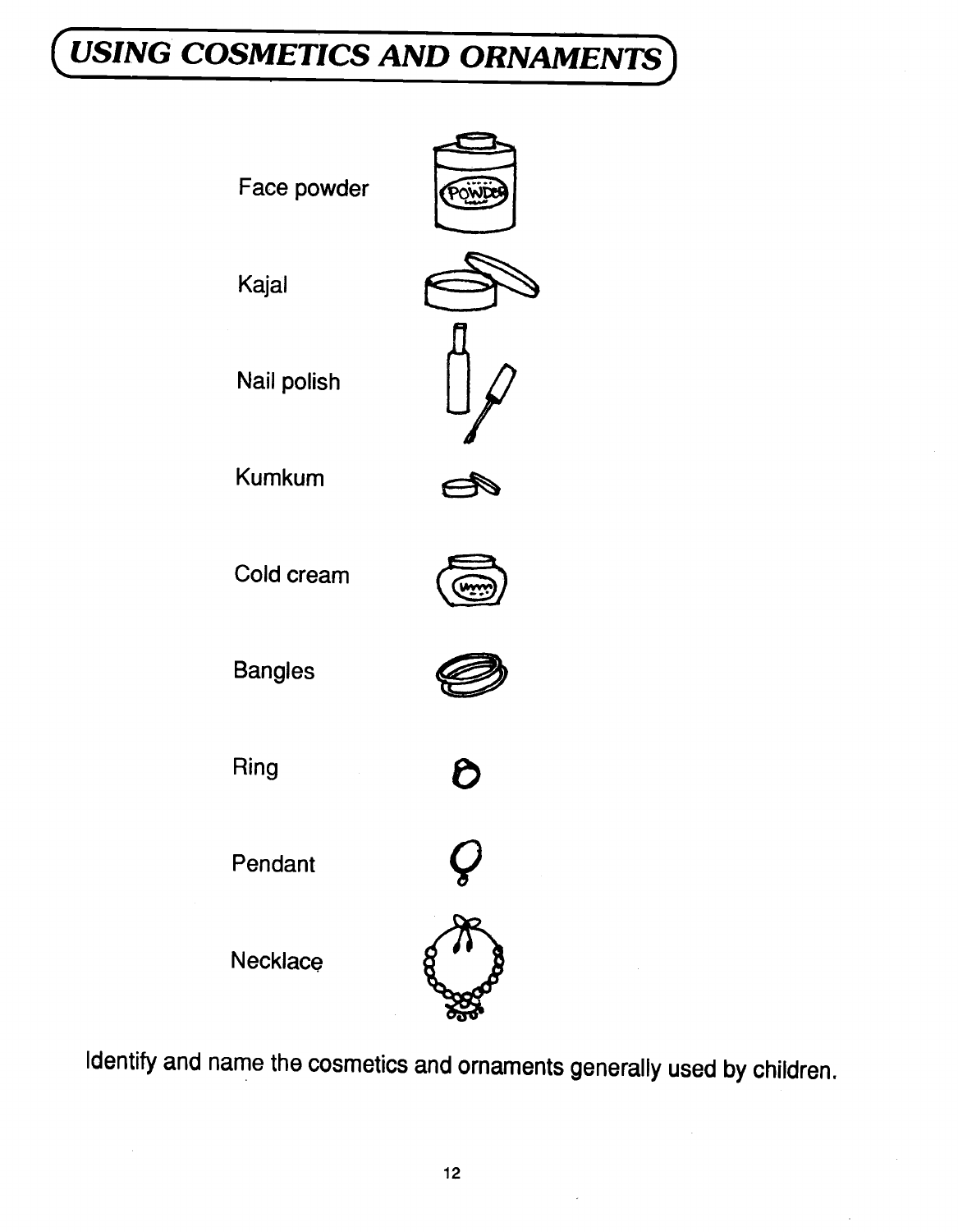# Applying face powder)

1. Show different brands of face powder in the shop, magazines and on T.V.



- 2. Start with the face powder which is normally used at home. Draw her attention when other members of the family apply face powder.
- 3. Explain when she has to apply face powder and the need to use it.



4. After taking bath, insist on combing hair. Let her look at the mirror to see her face. Suggest that she would be looking good if she applies face powder.

To avoid the scaling of dry skin train her to apply either coconut oil or cold cream on hands and legs especially during winter season.

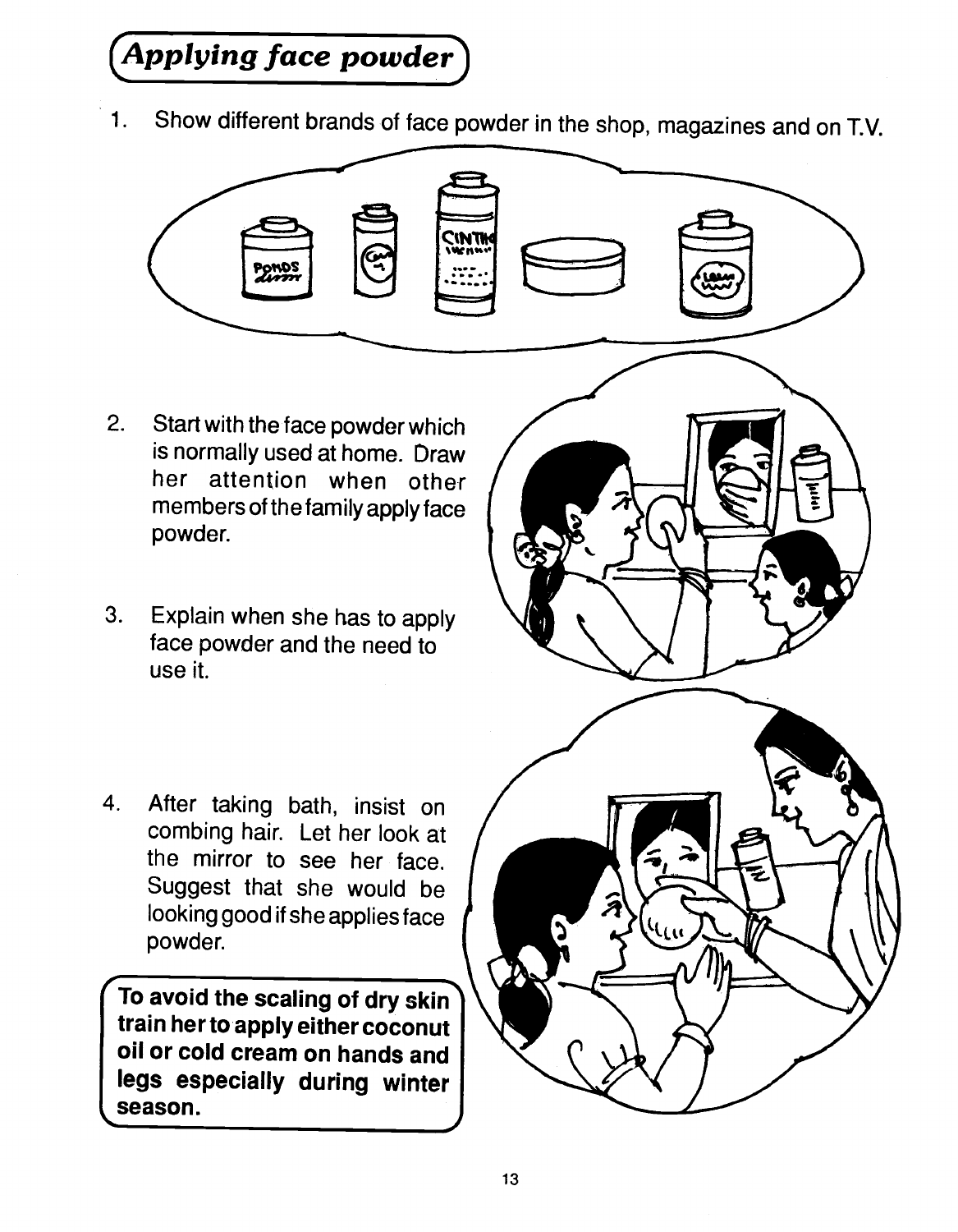5. Whenever she washes face, let her apply face powder using puff/palm after wiping water from the face.



6. Demonstrate and allow her to open the powder tins and to close after taking needed amount of powder.

7. He/she may be taken to the

shop to select and purchase face powder for his/her own use if the family can afford.

- 
- 8. Show how to apply just enough and to wipe out the excess powder. Emphasise on making sure that the face is not wet while applying powder.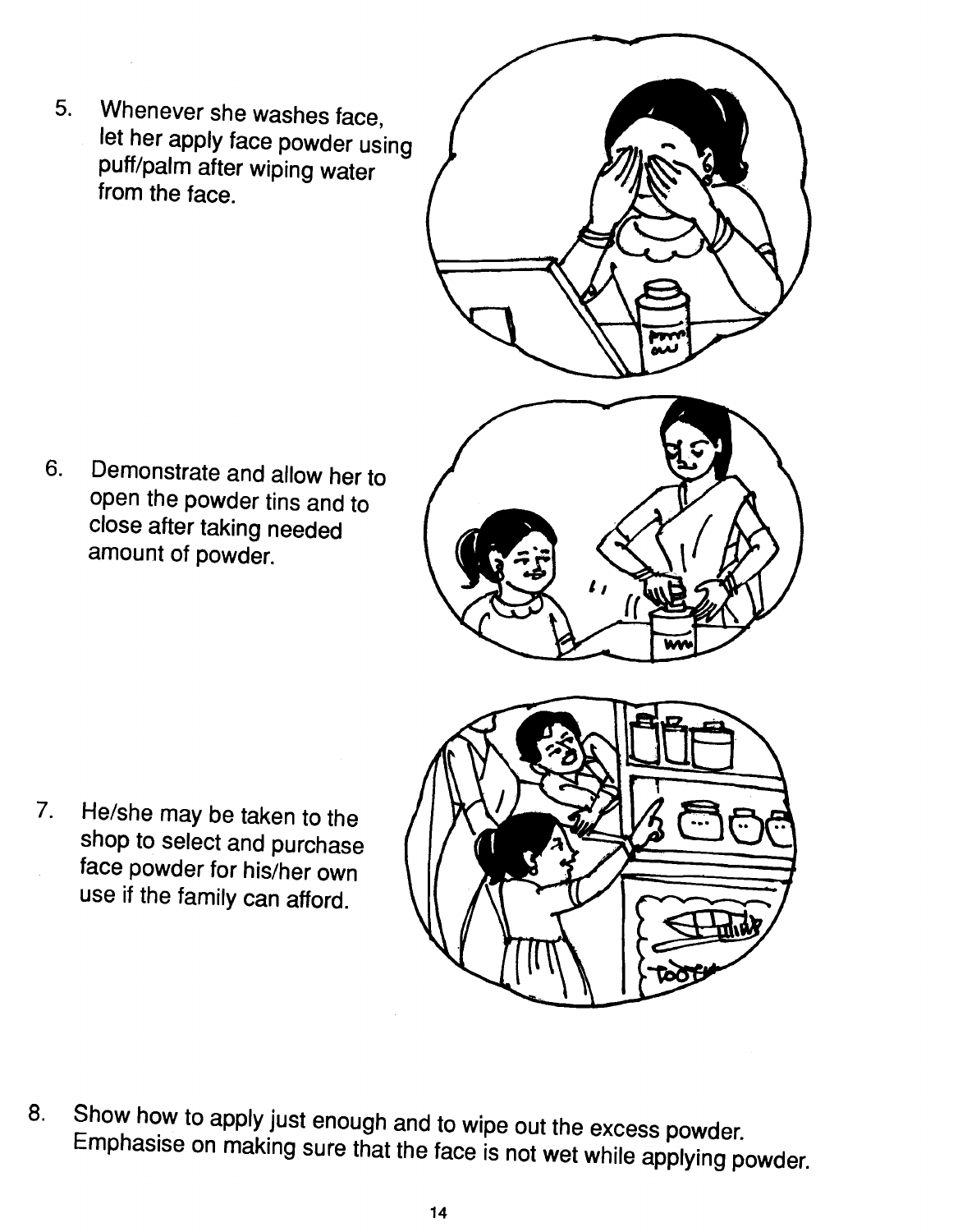**Fixing Bindi** 

- 1. There are different types of bindis. Select the appropriate one which is easier for the child to use. As she learns to wear one, introduce the different types of bindis which can be used in daily life as needed.
- 2. Give opportunity to select bindi to match her clothes if she likes it. This can also become an activity for teaching colour concept. If she insists on only one colour allow her to have her choice.

#### For sticking bindi

3. This is the easiest way to fix bindi. Let her watch when the family members fix bindi. Let her see that applying powder precedes fixing bindi.



4. Let her stand in front of the mirror. Ask her to take one from the paper. Guide her to place it properly on the forehead.

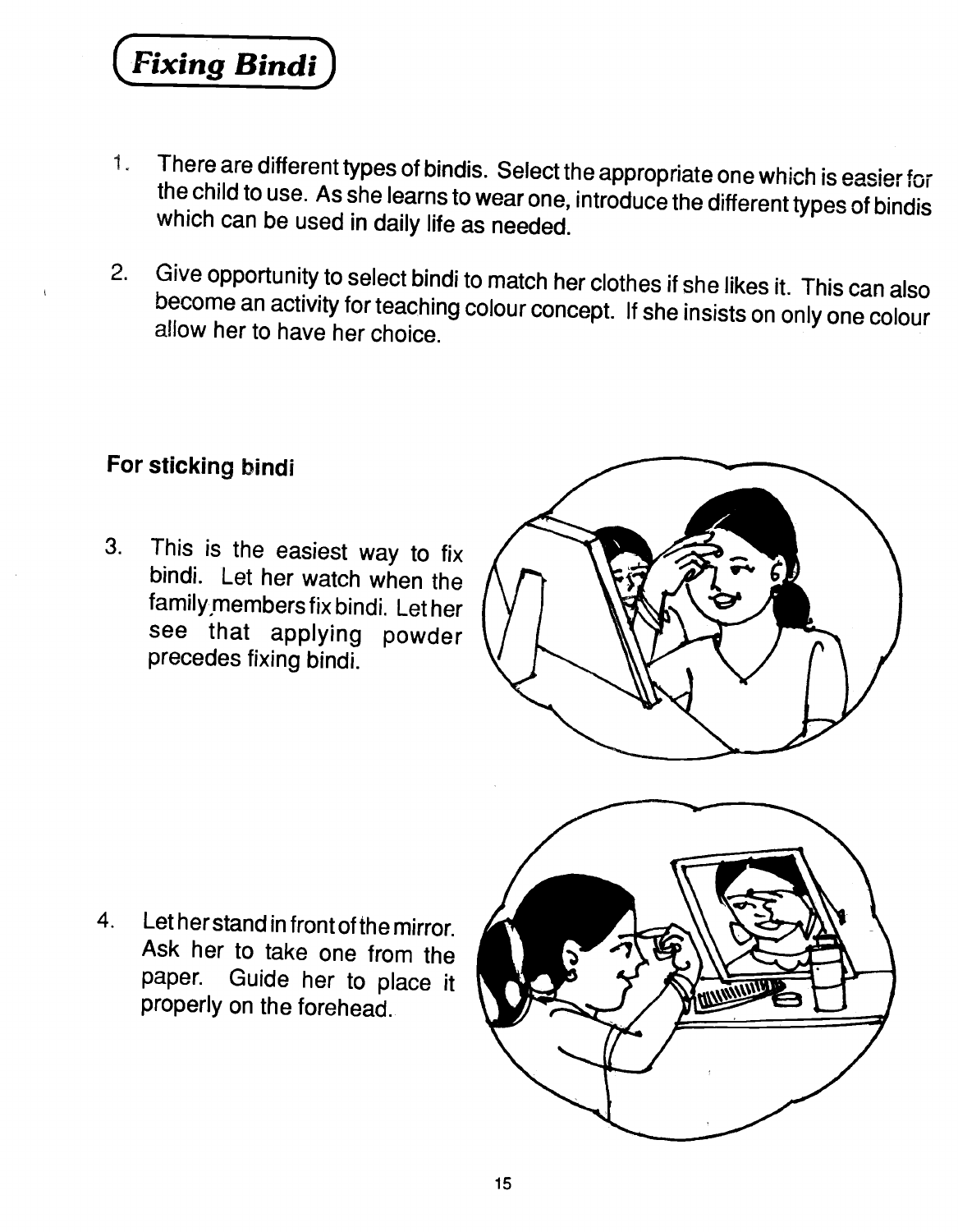5. Show her how to remove bindi and press it on some surface, before she washes her face. Tell her that after wiping the face and applying powder she can take it and wear it again.

 $\sim$ 



6. When she has to buy bindi, take her to the shop, help her to select and buy bindis. Appreciate and reward her attempts.



As the child grows, wearing ornaments - bangles, ring, ear rings, etc. also may be introduced depending on the need of the girl. Also selection of matching clothes, costume jewelery and flowers can be introduced based on the child's interest.

> To train to use cosmetics he/she should have proper coordination of fingers. Check the ability before training.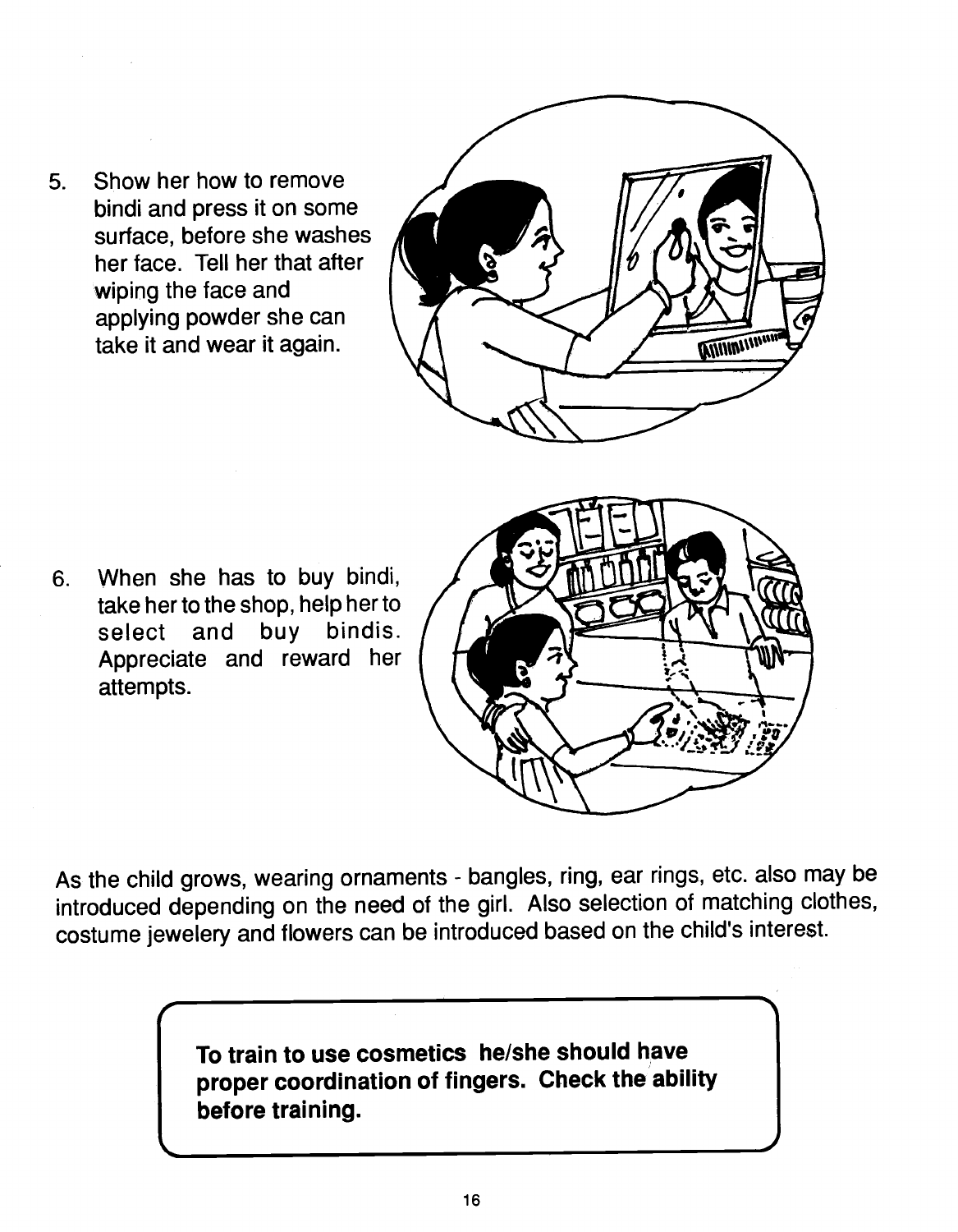# Applying nail polish)

Though it is not a habit in all Indian families wherever it is suitable, it can be taught.

1. Let her show her hands appropriately when someone applies for her.

2. Let the child be given the brush after opening, and draining the excess from the brush. Physically guide.

3. Start with thumb as it is big and easy to hold, keeping the other fingers away.

4. As she gains competence let her apply on other fingers.

 $\overline{(\ }$ 

TIPS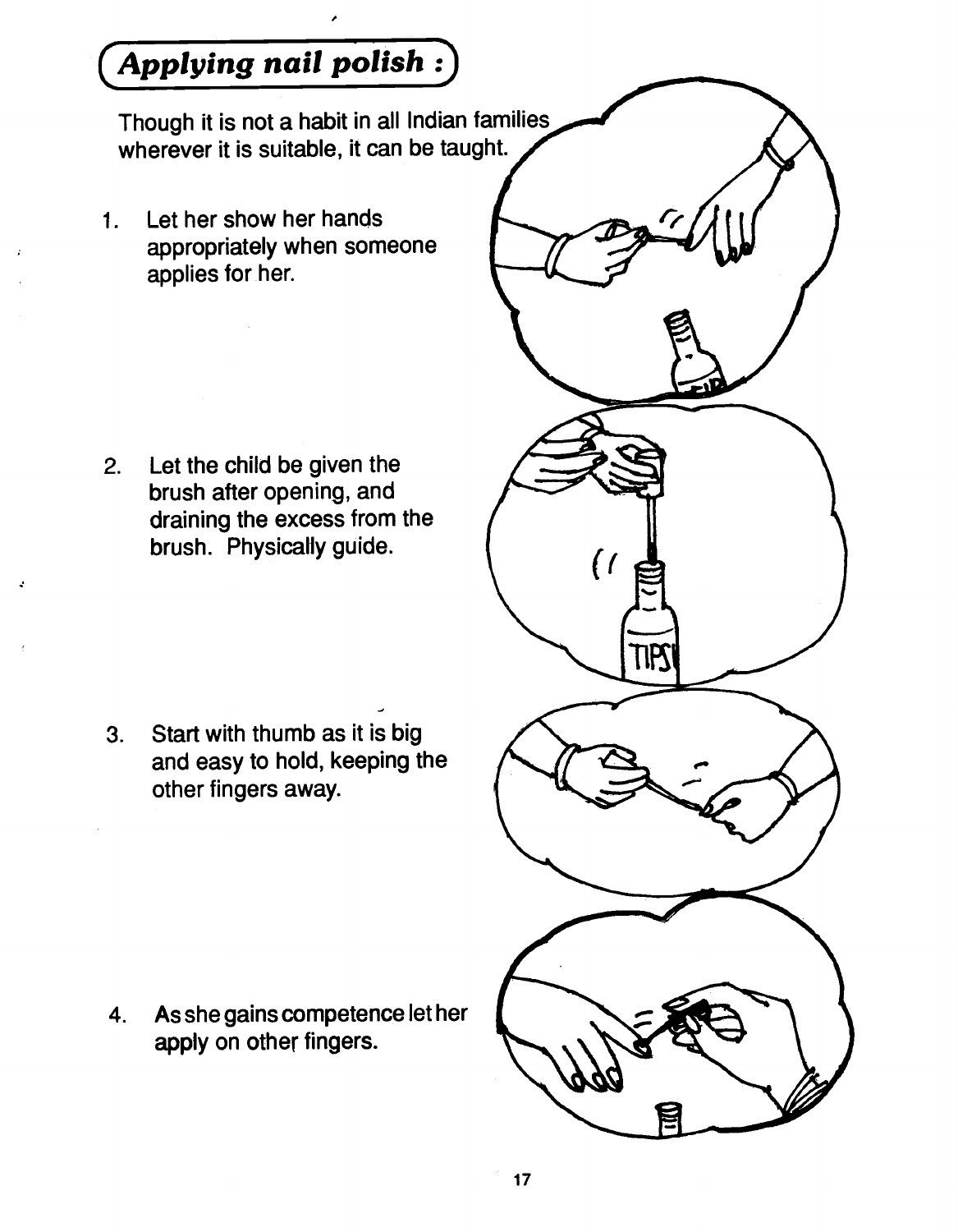

6. Give her chance to close the bottle and keep it in place.

7. After she masters applying give her training in taking the brush from the bottle. Show and physically help to open the bottle by holding it without tilting.





8. Show her how to drain excess polish from the brush.

While teaching any task, start from the easiest step. Opening without tilting and draining excess polish are the difficult steps in nail polishing. So teach these at the end.

By selecting the easiest step first, make learning easy. This is the way to success.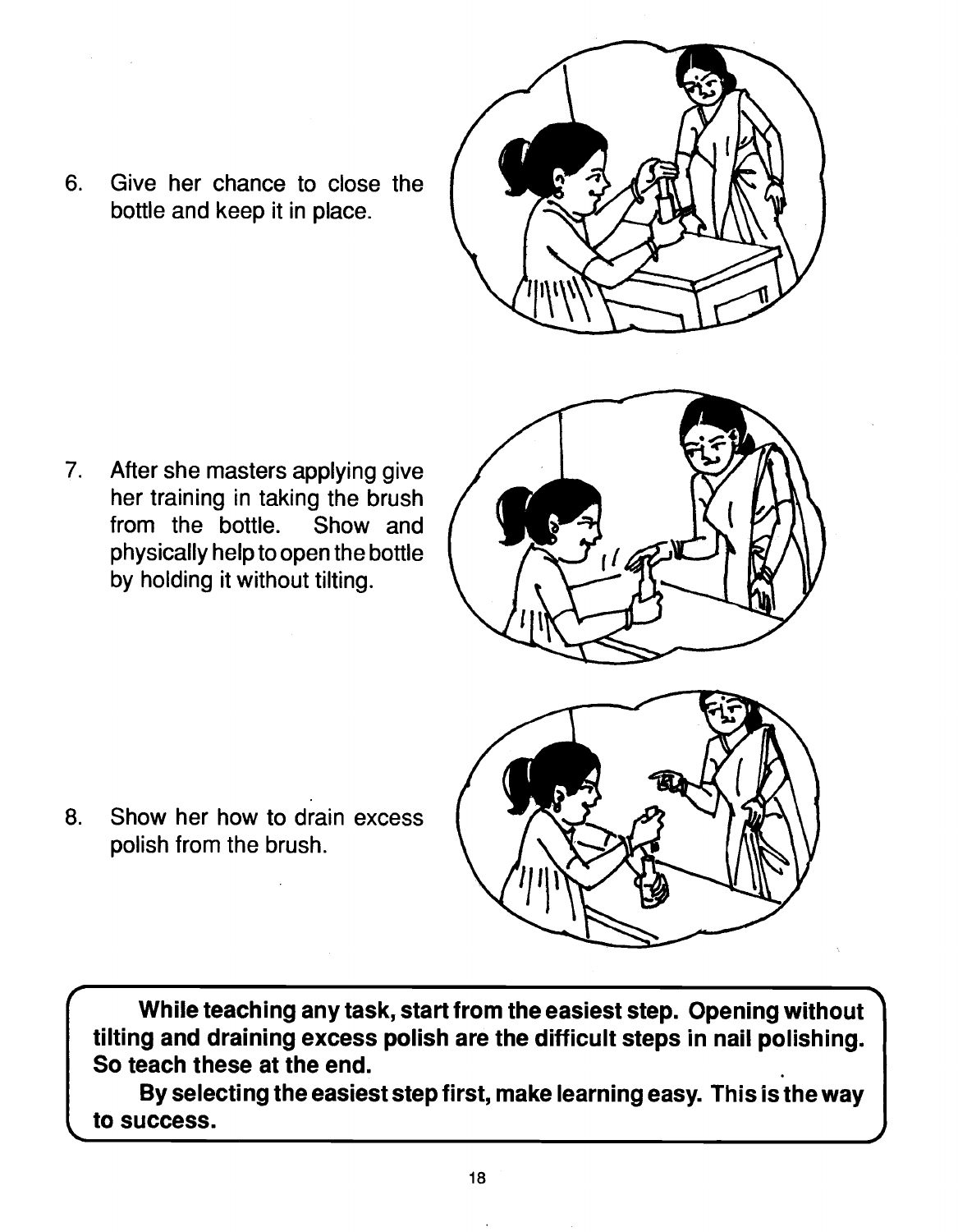# <span id="page-24-0"></span>**MENSTRUAL HYGIENE**

If proper care and training are given for the girls to maintain menstrual hygiene, dependence on caretakers can be reduced. The usual problems in this regard are:

- 1. Inability to recognize when the menstruation starts
- 2. Dislikes using pads throws away when fixed
- 3. Not able to wear the pads
- 4. Inability to recognize the need for change and disposal
- 5. Not aware of the need for privacy
- 6. Complains of pain/discomfort

To train, the girl should have coordination of hands and the ability to follow instructions.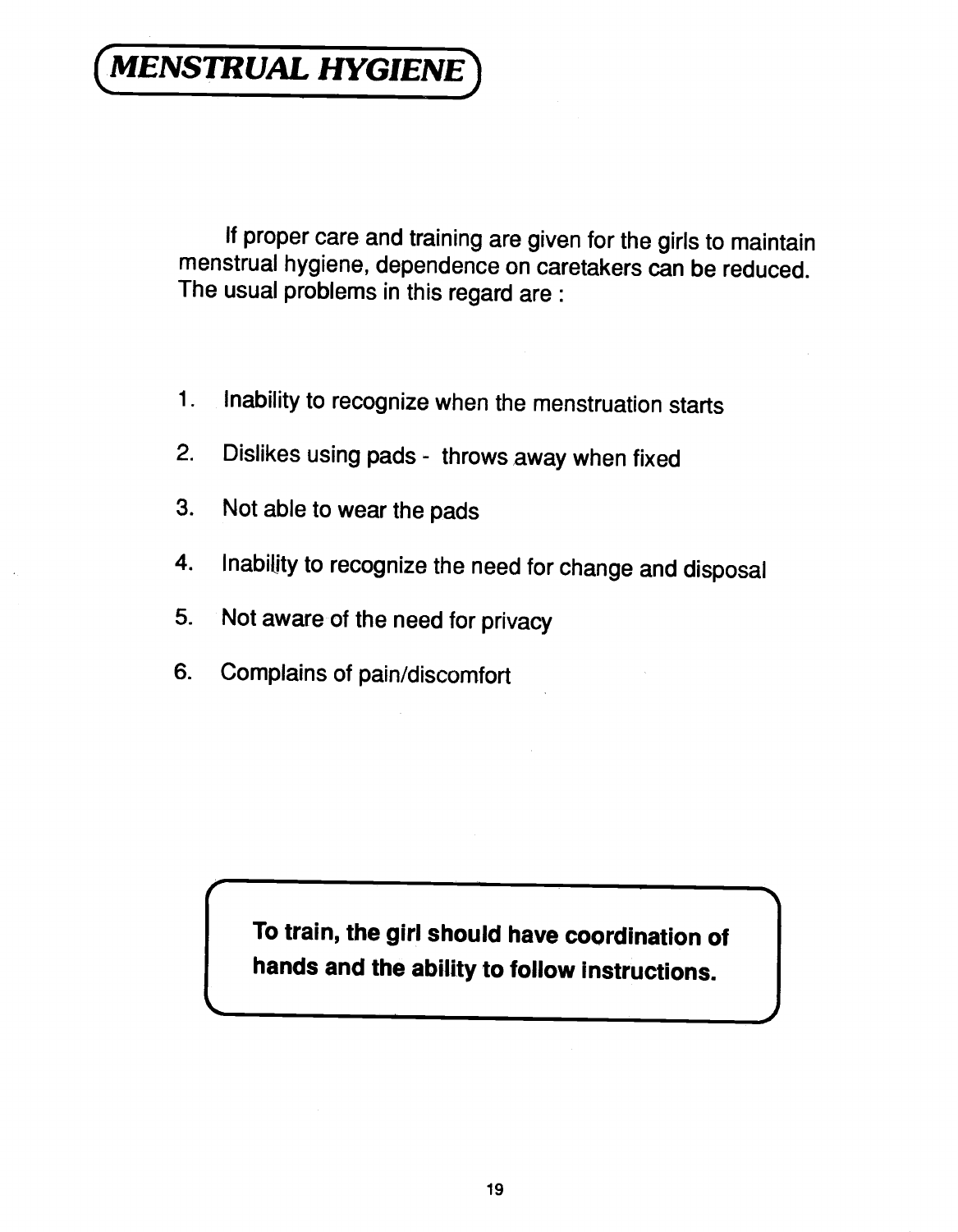First check her abilities to follow instructions and coordination of fingers to wear pads and change.

#### Break the task into smaller steps and teach the simplest step first.

#### Check what she can do and find where she needs training and help.

|    | <b>STEPS</b>                        | <b>YES</b> | <b>NO</b> |  |
|----|-------------------------------------|------------|-----------|--|
| 1. | Wears a pantie by herself           |            |           |  |
| 2. | Recognizes when menstruation starts |            |           |  |
| 3. | Wears the pad                       |            |           |  |
| 4. | If needed, makes pad with cloth     |            |           |  |
| 5. | Changes pads whenever needed        |            |           |  |
| 6. | Disposes the pad                    |            |           |  |
| 7. | <b>Washes pantie and dries</b>      |            |           |  |
| 8. | Washes hands with soap and water    |            |           |  |
| 9. | Does not stain her dress            |            |           |  |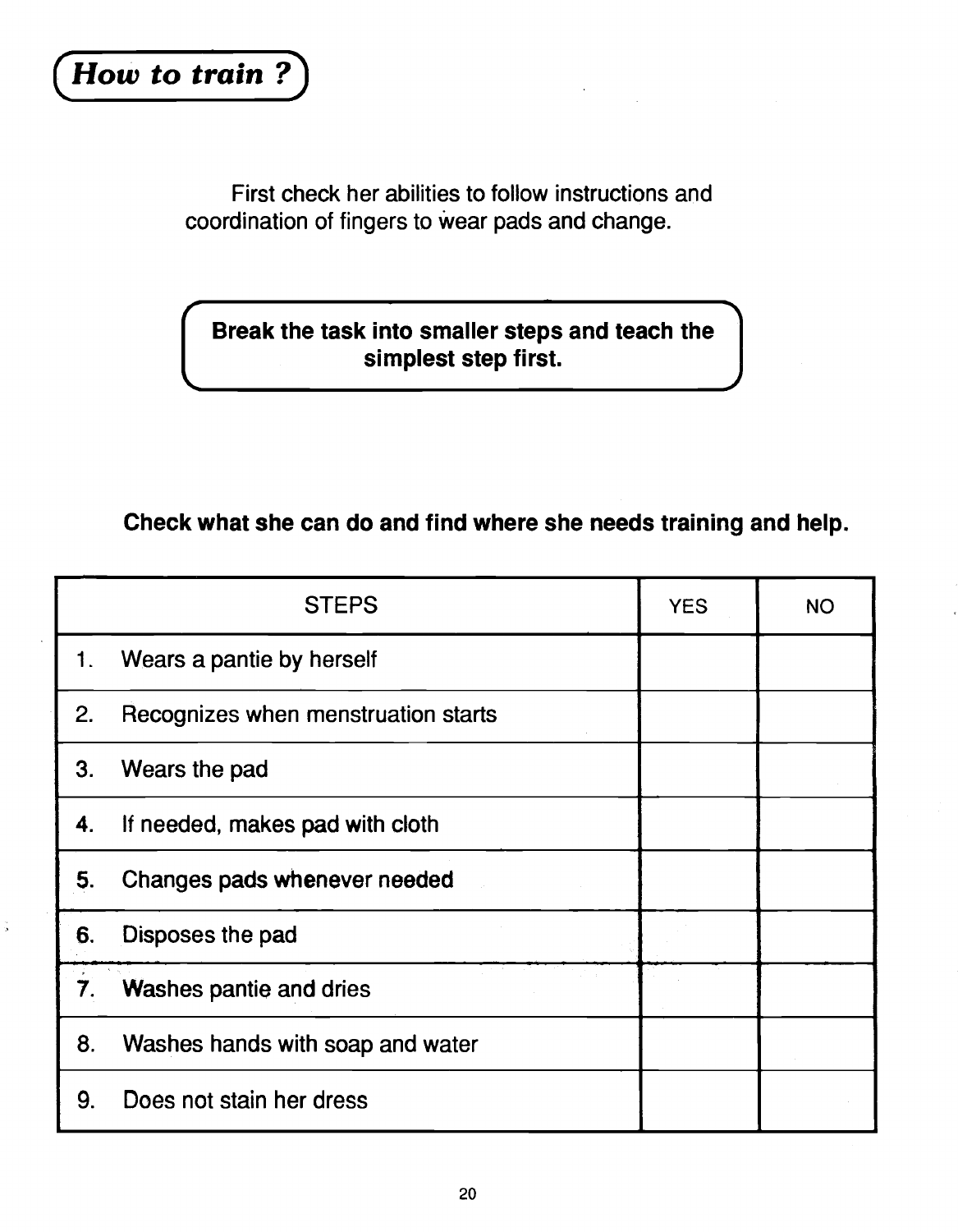- \* Train the girl to wear a pantie, to change, wash, and dry during her dry days as a routine.
- Mark on a calendar to find the dates. The trainer can mark and note the possible dates. Start preparing the girl 2 or 3 days earlier before it starts. Find out theclues from her such as - pain or discomfort, general lethargy and so on.
- \* If the girl is able to read day and date on a calendar, train her to maintain a calendar on which she can mark by circling the date on which she starts to menstruate. Reinforce when she does by herself.
- \* It is always easy and hygenic to train to use disposable pads. If it is not possible to use commercially available pads, make/train her to make pads with cloth/ cotton. Special panties also can be stiched for this purpose. It is a good idea to keep 3-4 tight fittings synthetic (nylon) panties, as the stain can be easilywashed off them, specifically for use during these days. Pinning pads is easier to maintain than tying. By this, every time the girl needs to use the toilet, she can independently do so just by lowering the pantie as on her dry days. Make sure that the pins are secured properly and do not hurt.

21